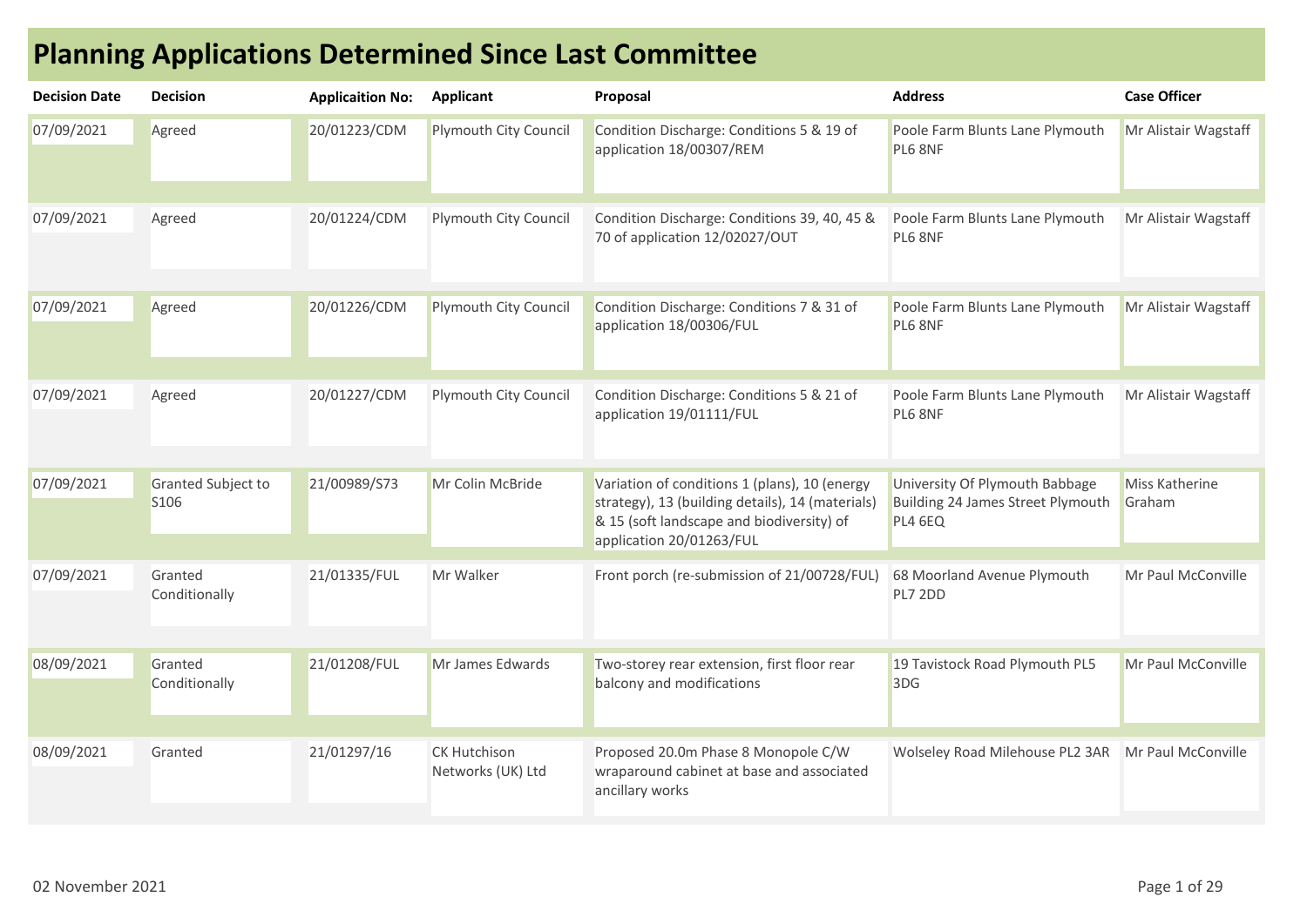| <b>Decision Date</b> | <b>Decision</b>          | <b>Applicaition No:</b> | <b>Applicant</b>  | Proposal                                                                                                                                                                                                                                                    | <b>Address</b>                                      | <b>Case Officer</b> |
|----------------------|--------------------------|-------------------------|-------------------|-------------------------------------------------------------------------------------------------------------------------------------------------------------------------------------------------------------------------------------------------------------|-----------------------------------------------------|---------------------|
| 08/09/2021           | Granted<br>Conditionally | 21/01317/FUL            | Mrs Vivien Conway | Proposed annexe                                                                                                                                                                                                                                             | 9 Belle Acre Close Plymouth PL3<br>5DJ              | Miss Emily Godwin   |
| 08/09/2021           | Granted<br>Conditionally | 21/01342/FUL            | Mrs A Shea        | First floor side extension over existing garage                                                                                                                                                                                                             | 20 Leigh Court Plymouth PL6 5YA                     | Mr Macauley Potter  |
| 09/09/2021           | Granted<br>Conditionally | 21/01323/FUL            | Mr & Mrs A George | Single storey rear and side extension                                                                                                                                                                                                                       | 77 Newnham Road Plymouth PL7<br>4AT                 | Mr Paul McConville  |
| 09/09/2021           | Granted<br>Conditionally | 21/01363/FUL            | Kallis            | First floor side extension, addition of front<br>bay window, extension to existing rear raised<br>terrace, and alterations to window/door<br>layout                                                                                                         | Windsor Lodge Mannamead<br>Avenue Plymouth PL3 4SP  | Mr Sam Lewis        |
| 09/09/2021           | Granted<br>Conditionally | 21/01428/FUL            | Mr Ashley Taylor  | Front porch                                                                                                                                                                                                                                                 | 12 Cherry Park Plymouth PL7 1PF                     | Ms Isobel Fardon    |
| 09/09/2021           | Granted<br>Conditionally | 21/01493/FUL            | Darren Edwards    | Single storey side and rear extension inc.<br>construction of raised rear terrace and minor<br>garden alterations (amendment to approval<br>19/01678/FUL).                                                                                                  | 162 Dunraven Drive Plymouth PL6<br>6AZ              | Mr Macauley Potter  |
| 10/09/2021           | Refused                  | 21/00746/FUL            | Mr Allen McCloud  | 4no. detached dwellings with associated<br>driveways and private gardens                                                                                                                                                                                    | Holtwood, Plymbridge Road<br>Plymouth PL6 7LF       | Mr Jon Fox          |
| 10/09/2021           | Granted<br>Conditionally | 21/01288/TPO            | Mr Peter Ryan     | T1 Sycamore - reduce branches back to<br>previous pruning points T6 Sweet Chestnut<br>- reduce branches back to previous pruning<br>points. T7 Horse Chestnut - reduce back<br>lowest overhanging branches by<br>approximately 3m to natural growth points. | Kinnaird House Buckingham Place<br>Plymouth PL5 2EN | Mrs Jane Turner     |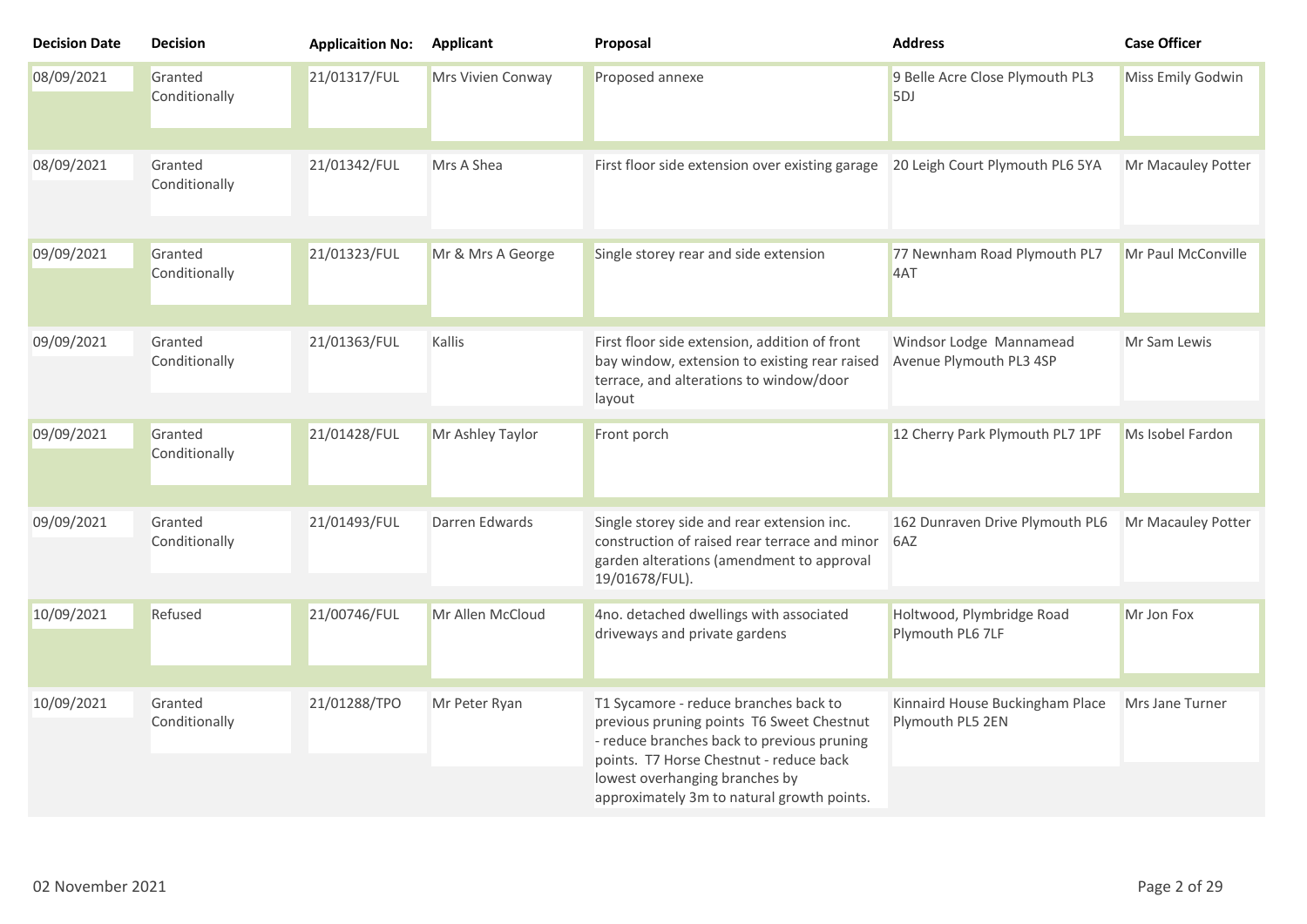| <b>Decision Date</b> | <b>Decision</b>          | <b>Applicaition No:</b> | <b>Applicant</b>   | Proposal                                                                                                                                                                                                                                                                                                                                                                                                                                                                                                                                                                                      | <b>Address</b>                                                           | <b>Case Officer</b> |
|----------------------|--------------------------|-------------------------|--------------------|-----------------------------------------------------------------------------------------------------------------------------------------------------------------------------------------------------------------------------------------------------------------------------------------------------------------------------------------------------------------------------------------------------------------------------------------------------------------------------------------------------------------------------------------------------------------------------------------------|--------------------------------------------------------------------------|---------------------|
| 10/09/2021           | Granted<br>Conditionally | 21/01327/TPO            | Mr Mark Bignell    | Sycamore, Leylandii and English Oak - Reduce<br>branches overhanging road by approx 6-8ft.<br>Sycamore - Fell due to gate pier damage.                                                                                                                                                                                                                                                                                                                                                                                                                                                        | Hamoaze House Mount Wise<br>Garrison Cumberland Road<br>Plymouth PL1 4JQ | <b>Emily Browne</b> |
| 10/09/2021           | Granted<br>Conditionally | 21/01328/TCO            | Mr Ryan Haxby      | T1 Tsuga Heterophylla - reduce lateral growth Hillside Courtfield Road Plymouth<br>over road by 3-4m to natural growth points.<br>T2, T3 and T4 Quercus Ilex - reduce by 2-3m<br>to previous pruning points. T5 Fagus<br>Sylvatica - reduce and lateral growth over<br>lawn by a maximum of 4m to balance tree to<br>natural growth points (amendment agreed<br>with owners 24/8/21).                                                                                                                                                                                                         | PL3 5BB                                                                  | Mrs Jane Turner     |
| 10/09/2021           | Granted<br>Conditionally | 21/01333/TPO            | Ms Fiona Fox       | Cherry $(X)$ - reduce height by 1-2m and sides<br>2m.                                                                                                                                                                                                                                                                                                                                                                                                                                                                                                                                         | Elburton Reservoir Reservoir Road<br>Elburton PL9 8NA                    | <b>Emily Browne</b> |
| 10/09/2021           | Granted<br>Conditionally | 21/01340/TPO            | Mr Mark Meryck     | Holm Oaks, English Oaks and Yew (G1,<br>approx. 10 trees) - new application to be<br>submitted. Macrocarpa (T1) - Fell as tree is<br>dead. Beech (T2) - Fell due to root decay.<br>Pine (T3, T4 & T5) - remove one horizontal<br>limb over road only no height reduction<br>necessary. Cypress (T6, T7 & T8) - Fell due to<br>severe decay in the upper crown and poor<br>condiiton. Cypress (T9, T10 &, T11) - Crown lift<br>trees closest to house to up to 10m above<br>ground level by removing the bottom 3<br>branches back to main stem. Amendments<br>above agreed with agent 8/9/21. | Oakfield Boringdon Hill Plymouth<br>PL7 4DN                              | Mrs Jane Turner     |
| 10/09/2021           | Granted<br>Conditionally | 21/01341/TPO            | Mr Jonothan Oliver | Coastal Redwood (T1) - Crown lift branches<br>on house side to give 3m clearance above<br>ground level by reducing the ends of the<br>branches by approximately 2m rather than<br>taking them back to the main trunk<br>(amendment agreed with owner 24/8/21).                                                                                                                                                                                                                                                                                                                                | 60 Boringdon Hill Plymouth PL7<br>4DN                                    | Mrs Jane Turner     |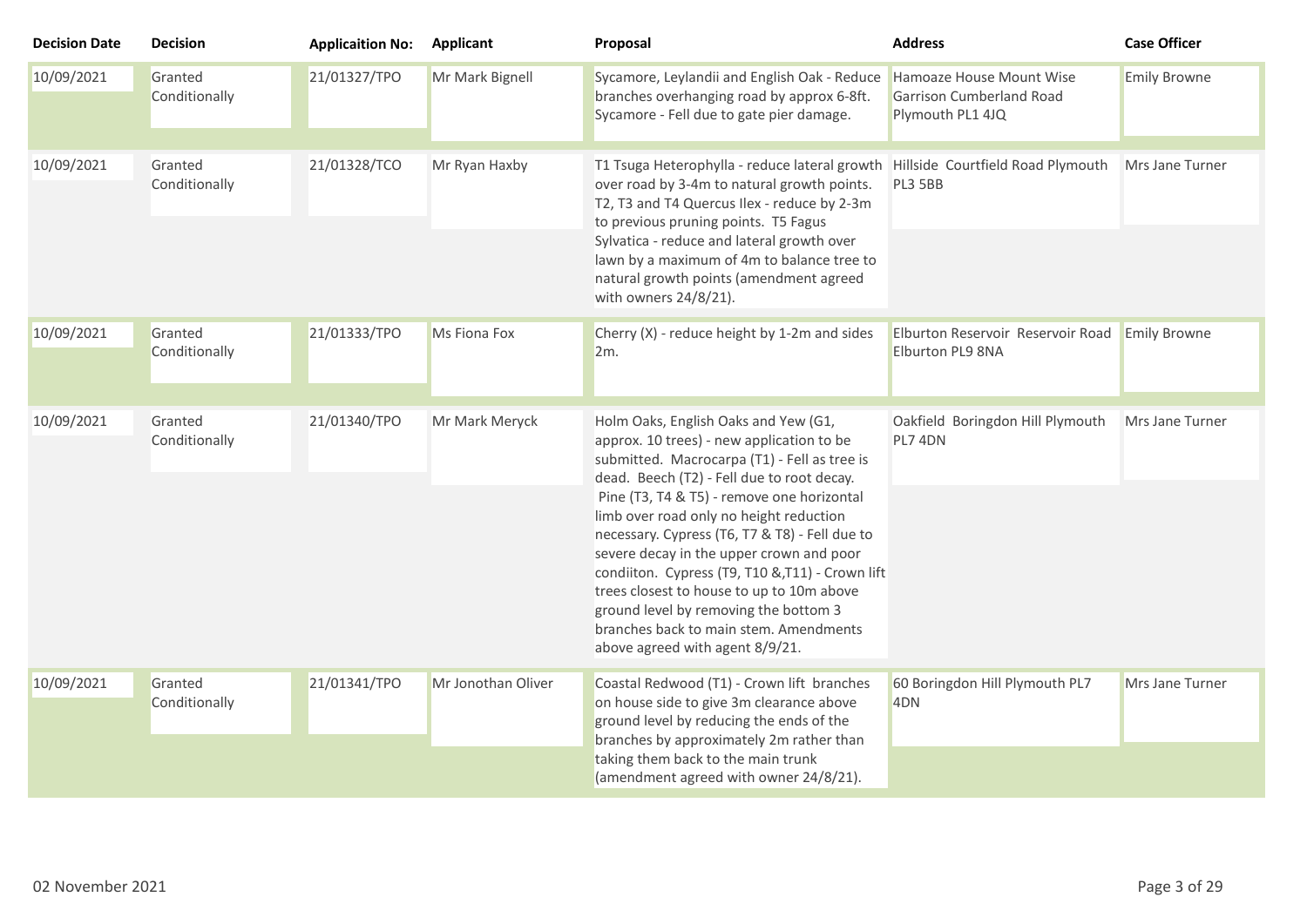| <b>Decision Date</b> | <b>Decision</b>          | <b>Applicaition No:</b> | <b>Applicant</b>   | Proposal                                                                                                                                                                                                                                                                       | <b>Address</b>                                                    | <b>Case Officer</b>    |
|----------------------|--------------------------|-------------------------|--------------------|--------------------------------------------------------------------------------------------------------------------------------------------------------------------------------------------------------------------------------------------------------------------------------|-------------------------------------------------------------------|------------------------|
| 10/09/2021           | Granted<br>Conditionally | 21/01362/TPO            | Lee Bailey         | Oak (T3) - reduce back branches by up to 2m<br>to natural growth points to clear side of<br>building.                                                                                                                                                                          | Unit 3 Forresters Business Park<br>Estover Close Plymouth PL6 7PL | Mrs Jane Turner        |
| 10/09/2021           | Granted<br>Conditionally | 21/01365/TPO            | Mr James Ward      | Ash - reduce whole crown by 3-4m to natural<br>growth points and remove any major<br>deadwood (trees condition to be reviewed by<br>owner in a years time).                                                                                                                    | 37 Burleigh Manor Plymouth PL3<br>5NT                             | Mrs Jane Turner        |
| 10/09/2021           | Granted<br>Conditionally | 21/01370/TPO            | Mrs Carole Shaw    | Monkey Puzzle (T1) - Lift crown radially to<br>circa 6m above ground level, remove lowest<br>branches overhanging adjacent property to<br>the south, lift crown to provide circa 2m<br>clearance above roof and remove epicormic<br>growth and deadwood (only minor visible in | 1A Beckham Place Plymouth PL3<br>5EZ                              | <b>Emily Browne</b>    |
|                      |                          |                         |                    | crown).                                                                                                                                                                                                                                                                        |                                                                   |                        |
| 10/09/2021           | Granted<br>Conditionally | 21/01391/TPO            | Nathan Carr        | Ash (T0032 & T0033) - Fell due to ash dieback. Mount Gould Hospital Mount                                                                                                                                                                                                      | Gould Road Plymouth PL4 7QD                                       | Mrs Jane Turner        |
| 10/09/2021           | Granted<br>Conditionally | 21/01397/TPO            | Mr Michael Foster  | Holm Oak - Reduction by 3m as overhanging<br>public footpath.                                                                                                                                                                                                                  | 2 The Folly Plymouth PL9 8TZ                                      | <b>Emily Browne</b>    |
| 10/09/2021           | Granted<br>Conditionally | 21/01400/TPO            | Mr Jonathon Oliver | Sycamore (G1) - remove two thin low<br>branches overhanging garden only. No height 4DN<br>reduction necessary (amendment agreed<br>with owner 24/8/21).                                                                                                                        | 60 Boringdon Hill Plymouth PL7                                    | <b>Mrs Jane Turner</b> |
| 10/09/2021           | Granted<br>Conditionally | 21/01465/TCO            | Mrs Tina Hajiyanni | Cypress Hedge (G1) - Reduce by 3.5m vertical<br>height and trim back new growth on west<br>facing side.                                                                                                                                                                        | 8 Collingwood Villas Collingwood<br>Road Plymouth PL1 5NZ         | <b>Emily Browne</b>    |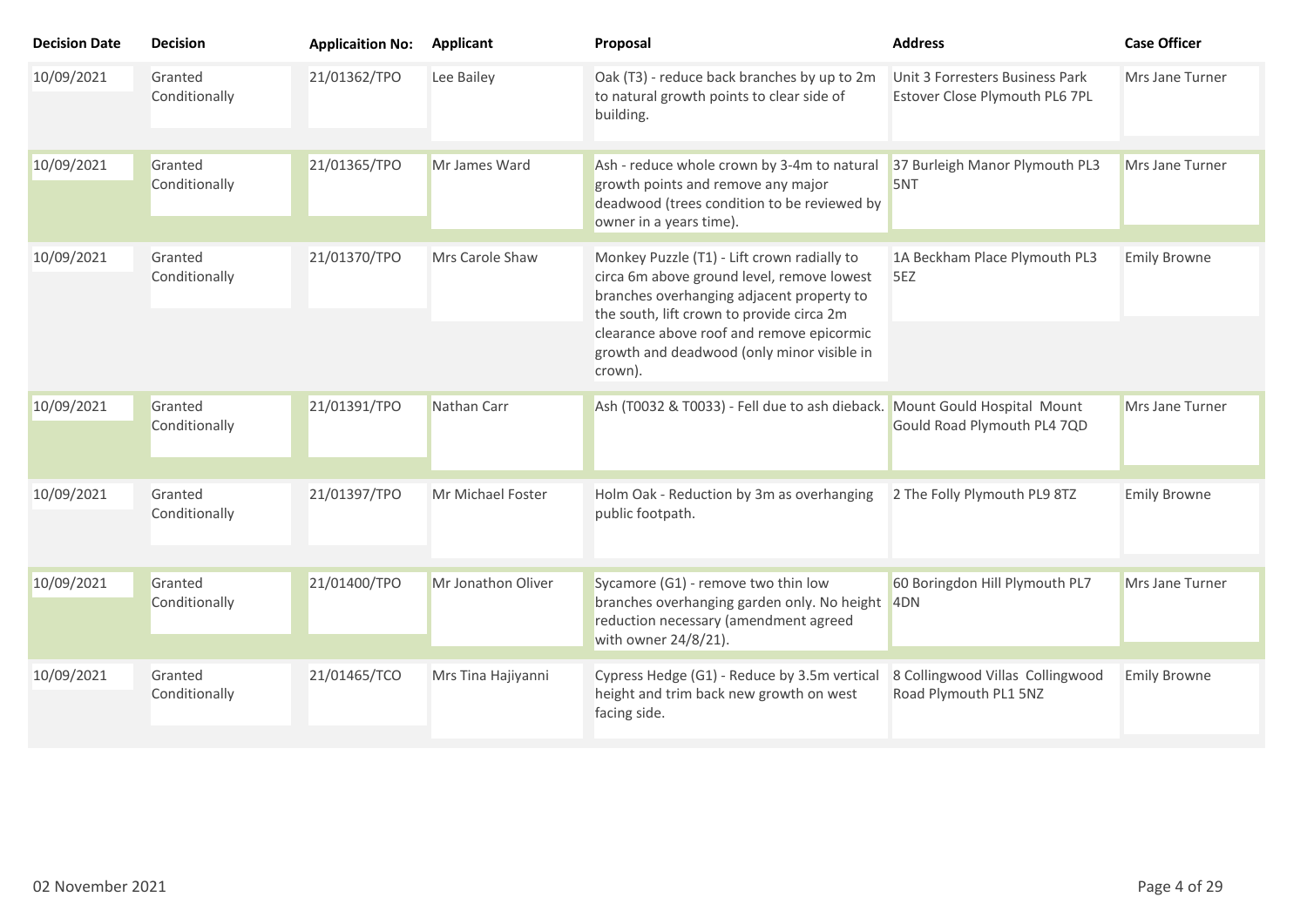| <b>Decision Date</b> | <b>Decision</b>          | <b>Applicaition No:</b> | <b>Applicant</b>              | Proposal                                                                                                                                                                                                                                                                                                                                                                                                                                                                                                                                                                                                                                                                                                                                                                                                                                   | <b>Address</b>                                    | <b>Case Officer</b> |
|----------------------|--------------------------|-------------------------|-------------------------------|--------------------------------------------------------------------------------------------------------------------------------------------------------------------------------------------------------------------------------------------------------------------------------------------------------------------------------------------------------------------------------------------------------------------------------------------------------------------------------------------------------------------------------------------------------------------------------------------------------------------------------------------------------------------------------------------------------------------------------------------------------------------------------------------------------------------------------------------|---------------------------------------------------|---------------------|
| 10/09/2021           | Granted<br>Conditionally | 21/01468/TCO            | Lucy Ingram                   | Hazel (G1), actually a Lime - Reduce height<br>by 1.5m, and reduce side growth back by 1m<br>to edge of kerb stone (suggest epicormic<br>growth around base is carefully removed to<br>prevent pressure on wall). Oak (T1) -<br>Reduce back lateral branches towards<br>building by 3.5m to natural growth points,<br>no height reduction necessary as agreed<br>with C&H Tree Surgery 8/9/21. Holm Oak<br>(T2) - Re-pollard Inner garden stem only,<br>signs of decay. NB: the pollard points on the<br>other limbs over Mannamead Road are<br>decayed and need to be checked for safety<br>as they overhang the highway. Oak (T3) - Lift<br>crown to give 3.5m clearance above ground<br>level, reduce upper crown by 2m vertical<br>height, cutting no greater than 75mm<br>diameter. Bay (G2) - Reduce the upper<br>$c$ rown by 1 $5m$ | Townsend House Hermitage Road<br>Plymouth PL3 4RT | Mrs Jane Turner     |
| 10/09/2021           | Refused                  | 21/01492/AMD            | Mrs Dawn Ford                 | Non-material Amendment: Alteration to the<br>rear extension's roof, the replacement of the<br>garage door with a window, and window<br>alterations for application 21/00031/FUL                                                                                                                                                                                                                                                                                                                                                                                                                                                                                                                                                                                                                                                            | 10 Penlee Way Plymouth PL3 4AW Mr Sam Lewis       |                     |
| 10/09/2021           | Granted<br>Conditionally | 21/01503/TCO            | Mrs Ingrid Van Der<br>Schouw  | Pine - Fell due to tree is dead/dying.                                                                                                                                                                                                                                                                                                                                                                                                                                                                                                                                                                                                                                                                                                                                                                                                     | The Old School Rock Hill Plymouth<br>PL5 4NY      | Mrs Jane Turner     |
| 13/09/2021           | Granted<br>Conditionally | 21/00844/FUL            | Mrs Katarzyna<br>Jedrzejewska | Hardstand with retaining walls                                                                                                                                                                                                                                                                                                                                                                                                                                                                                                                                                                                                                                                                                                                                                                                                             | 113 Dorchester Avenue Plymouth<br><b>PL5 4AZ</b>  | Mr Macauley Potter  |
| 13/09/2021           | Granted<br>Conditionally | 21/01346/FUL            | Mr Kevin Higgins              | Replacement of single-glazed wooden<br>windows with double-glazed metal windows<br>and replacement front door                                                                                                                                                                                                                                                                                                                                                                                                                                                                                                                                                                                                                                                                                                                              | 1 Lambhay Hill Plymouth PL1 2NT                   | Mr Sam Lewis        |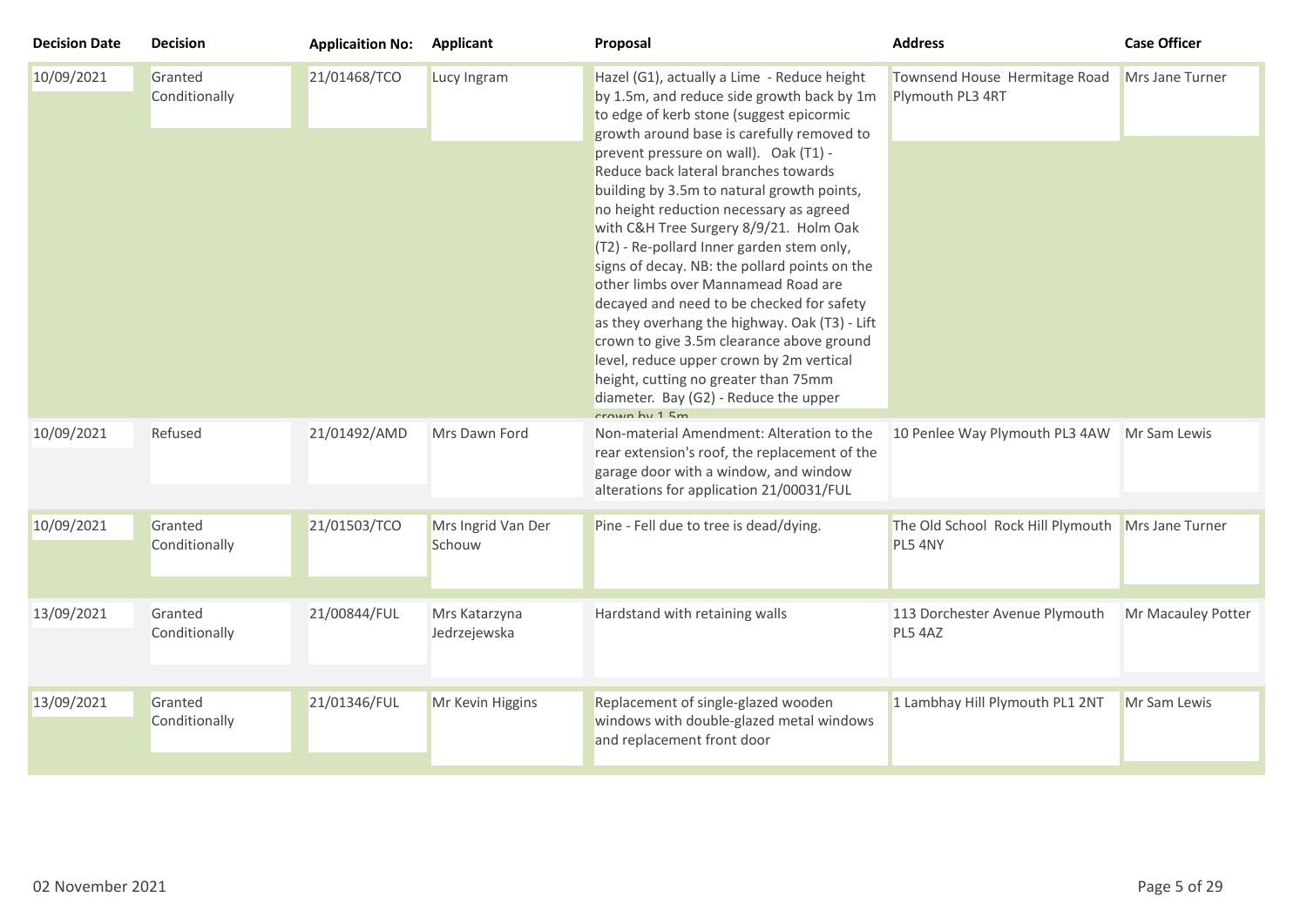| <b>Decision Date</b> | <b>Decision</b>          | <b>Applicaition No:</b> | <b>Applicant</b>     | Proposal                                                                                                                                                   | <b>Address</b>                                           | <b>Case Officer</b> |
|----------------------|--------------------------|-------------------------|----------------------|------------------------------------------------------------------------------------------------------------------------------------------------------------|----------------------------------------------------------|---------------------|
| 13/09/2021           | Granted<br>Conditionally | 21/01347/LBC            | Mr Kevin Higgins     | Replacement of single-glazed wooden<br>windows with double-glazed metal windows<br>and replacement front door                                              | 1 Lambhay Hill Plymouth PL1 2NT                          | Mr Sam Lewis        |
| 13/09/2021           | Granted<br>Conditionally | 21/01408/FUL            | Mr Laurie Clear      | Single storey rear extension                                                                                                                               | 7 Earls Wood Close Plymouth PL6<br>8SG                   | Ms Isobel Fardon    |
| 13/09/2021           | Granted<br>Conditionally | 21/01449/FUL            | Mr G Sarson          | Enlargement of existing single garage with<br>rear and side extension and additional height 3PS<br>to provide a storage area above (Part<br>Retrospective) | 12 Stowe Gardens Plymouth PL5                            | Mr Paul McConville  |
| 13/09/2021           | Granted<br>Conditionally | 21/01479/FUL            | Mr & Mrs Bennett     | First floor side extension                                                                                                                                 | 58 Kingston Drive Plymouth PL7<br>2UZ                    | Ms Isobel Fardon    |
| 13/09/2021           | Granted<br>Conditionally | 21/01547/FUL            | Mrs Julie Sweet      | Single storey rear extension inc. removal of<br>existing conservatory                                                                                      | 22 Rougemont Close Plymouth PL3 Miss Emily Godwin<br>6QY |                     |
| 14/09/2021           | Refused                  | 21/01316/FUL            | Mr Louis Le Poidevin | Change of use of property to house in<br>multiple occupation (Class C4) (retrospective)                                                                    | 106 West Hill Road Plymouth PL4<br>7LQ                   | Mr Jon Fox          |
| 14/09/2021           | Granted<br>Conditionally | 21/01434/FUL            | Mr A Kenyon          | Side and rear extension with roof terrace,<br>garage and workshop inc. removal of existing<br>carport, greenhouse and side porch                           | 31 St Johns Drive Plymouth PL9 9SB Mr Mike Stone         |                     |
| 14/09/2021           | Granted<br>Conditionally | 21/01436/FUL            | Mr Shane Krac        | Hip to gable roof alterations and removal of<br>rear conservatory                                                                                          | 17 Valley View Road Plymouth PL3<br>6QJ                  | Mr Sam Lewis        |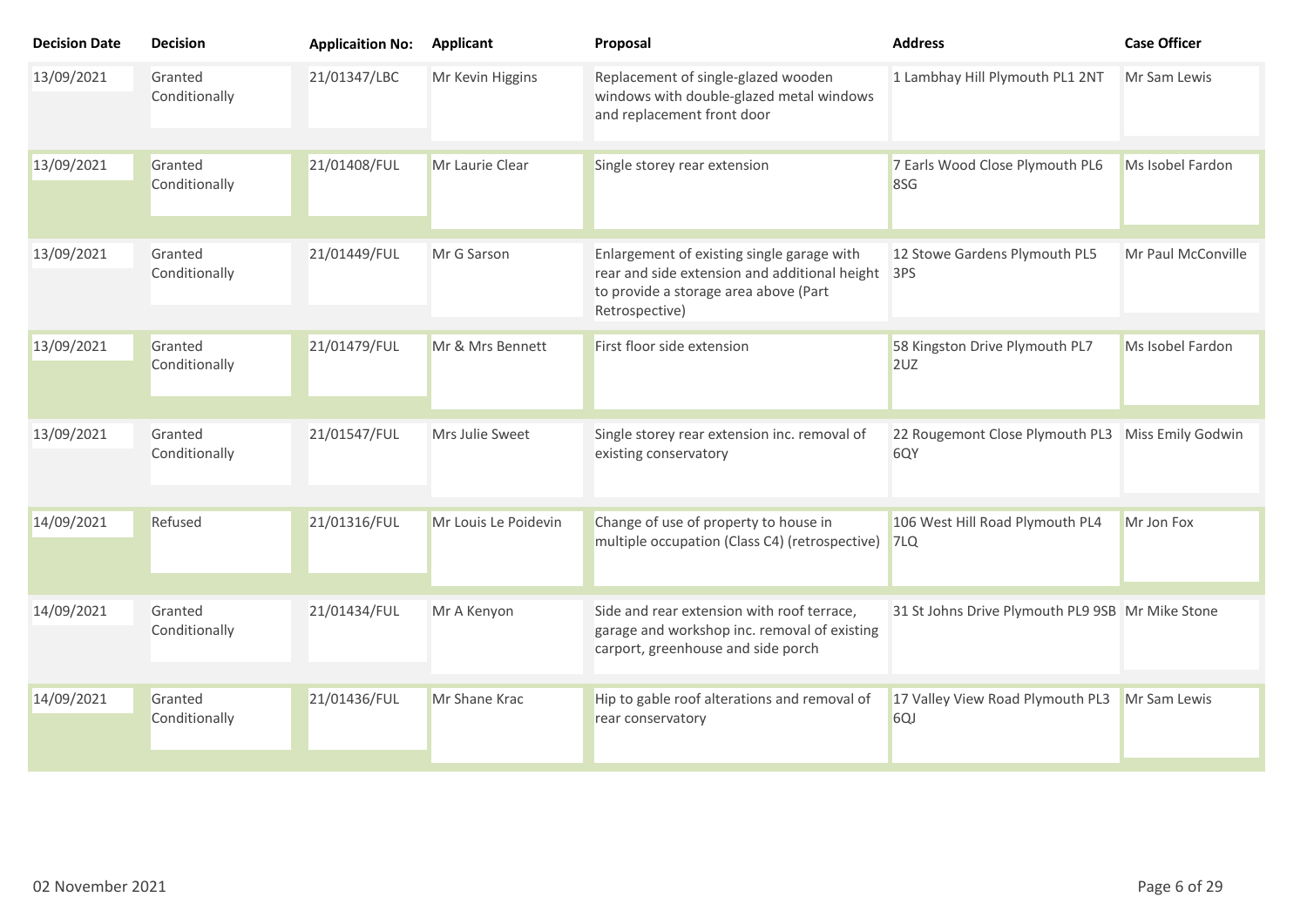| <b>Decision Date</b> | <b>Decision</b>          | <b>Applicaition No:</b> | <b>Applicant</b>                    | Proposal                                                                                                                                                                                                                                                                                   | <b>Address</b>                                                                  | <b>Case Officer</b> |
|----------------------|--------------------------|-------------------------|-------------------------------------|--------------------------------------------------------------------------------------------------------------------------------------------------------------------------------------------------------------------------------------------------------------------------------------------|---------------------------------------------------------------------------------|---------------------|
| 14/09/2021           | Granted<br>Conditionally | 21/01447/FUL            | Ahmad                               | Change of use and alterations to create 2no<br>ground floor commercial units (Class E), 1no<br>first floor commercial unit (Class E) and<br>second floor 7-bed HMO (Sui Generis) inc.<br>shopfront alterations, new access points and<br>internal works                                    | 44 New George Street Plymouth<br>PL1 1RW                                        | Mr Chris Cummings   |
| 14/09/2021           | Agreed                   |                         | 21/01523/CDMLB Ms Kamila Wszolek    | Condition Discharge: Condition 3 of<br>application 21/00110/LBC                                                                                                                                                                                                                            | 25 Southside Street Plymouth PL1<br>2LD                                         | Ms Abbey Edwards    |
| 15/09/2021           | Granted<br>Conditionally | 21/00636/FUL            | Mr Carleton Mayer                   | Vehicle storage shed (part-retrospective)                                                                                                                                                                                                                                                  | Yard, Manor Gardens Stonehouse<br>Plymouth PL1 1TL                              | Miss Amy Thompson   |
| 15/09/2021           | Granted<br>Conditionally | 21/01280/FUL            | CityFibre                           | Erection and siting of fibre exchange<br>telecommunications infrastructure to provide 1TP<br>a full fibre (gigabit) to the premises service                                                                                                                                                | 178 Rendle Street Plymouth PL1                                                  | Ms Abbey Edwards    |
| 15/09/2021           | Granted<br>Conditionally | 21/01356/TPO            | Mrs White                           | Lime (G3-1) - Crown lift to provide 6m<br>clearance from ground level. Mixed Species<br>(G3-2) - Reduce back branches to provide 2m<br>clearance from building. Mixed Species (G3-<br>3) - Remove/reduce back selected<br>branches/stems to provide a 2-4m clearance<br>from the building. | Notre Dame Roman Catholic<br><b>School Notre Dame Close</b><br>Plymouth PL6 5HN | <b>Emily Browne</b> |
| 15/09/2021           | Granted<br>Conditionally | 21/01467/TPO            | Mr Tim Nokes                        | Apple (T1) - Reduce by 1m vertical height and<br>1 m lateral branch reduction.                                                                                                                                                                                                             | 5 Collingwood Villas Collingwood<br>Road Plymouth PL1 5NZ                       | <b>Emily Browne</b> |
| 16/09/2021           | Granted<br>Conditionally | 21/00874/FUL            | Thaddaeus Jackson-<br><b>Browne</b> | Removal of existing and replacement<br>security/boundary fence inc. addition of a<br>double external gate, pedestrian turnstile<br>and installation of CCTV throughout the site                                                                                                            | 24 Burrington Way Plymouth PL5<br>3LR                                           | Mr Jon Fox          |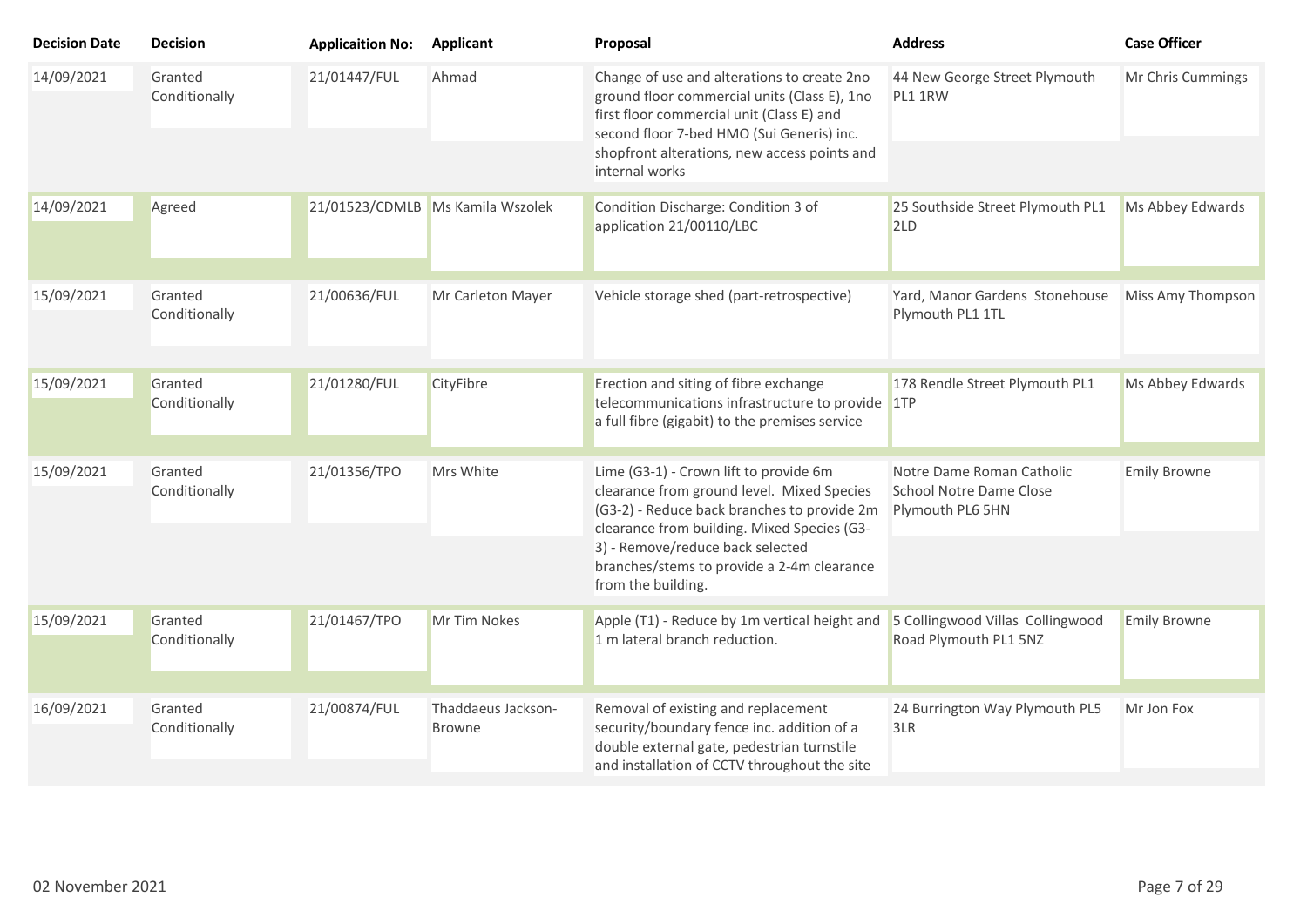| <b>Decision Date</b> | <b>Decision</b>          | <b>Applicaition No:</b> | <b>Applicant</b>   | Proposal                                                                                                                        | <b>Address</b>                                            | <b>Case Officer</b> |
|----------------------|--------------------------|-------------------------|--------------------|---------------------------------------------------------------------------------------------------------------------------------|-----------------------------------------------------------|---------------------|
| 17/09/2021           | Agreed                   | 19/01432/CDM            | Mr A Hussain       | <b>Condition Discharge: Conditions 3</b><br>(Management Plan) & 4 (Highway Survey) of<br>application 18/01108/FUL               | 1A Crownhill Road Plymouth PL6<br>5AG                     | Mr Mike Stone       |
| 17/09/2021           | Granted<br>Conditionally | 21/00579/FUL            | Mr Wilson          | Extension to business unit                                                                                                      | Technology House, Estover Road<br>Plymouth PL6 7PY        | Mr Jon Fox          |
| 17/09/2021           | Granted<br>Conditionally | 21/00643/FUL            | Mr Paul Rowe       | Part retrospective rear decking and fencing.                                                                                    | 27 Wolverwood Lane Plymouth<br>PL7 1PD                    | Mr Macauley Potter  |
| 17/09/2021           | Refused                  | 21/01053/FUL            | Mr Shaun Hill      | New dormers to the front and rear of third<br>floor flat                                                                        | 56 Exmouth Road Plymouth PL1<br>4QH                       | Miss Emily Godwin   |
| 17/09/2021           | Granted<br>Conditionally | 21/01235/FUL            | Ms Patricia Small  | Side extension and wetroom as annex, rear<br>extension and alterations                                                          | 27 Frogmore Avenue Plymouth PL6 Mr Paul McConville<br>5XH |                     |
| 17/09/2021           | Refused                  | 21/01399/FUL            | Mr Shwan Ahmed Ali | Change of use from shop (Class A1) to hot-<br>food takeaway (Class A5) inc. installation of<br>rear extraction unit             | 75 Whitleigh Green Plymouth PL5<br>4 <sub>DE</sub>        | Mr Jon Fox          |
| 17/09/2021           | Agreed                   | 21/01444/CDM            | Mr Brian Crocker   | Condition Discharge: Condition 2 of<br>application 20/00539/FUL                                                                 | 15 Cherry Park Plymouth PL7 1PF                           | Mr Macauley Potter  |
| 17/09/2021           | Agreed                   | 21/01463/CDM            | Neil Morgan        | Condition Discharge: Condition 4 of<br>application 19/01031/FUL                                                                 | 28 Dryburgh Crescent Plymouth<br>PL2 2NU                  | Mr Macauley Potter  |
| 20/09/2021           | Granted<br>Conditionally | 21/01403/FUL            | Mr & Mrs Roberts   | Single storey rear extension, first floor<br>extension over garage and workshop (re-<br>submission of application 21/00791/FUL) | 12 Deveron Close Plymouth PL7 2YF Mr Paul McConville      |                     |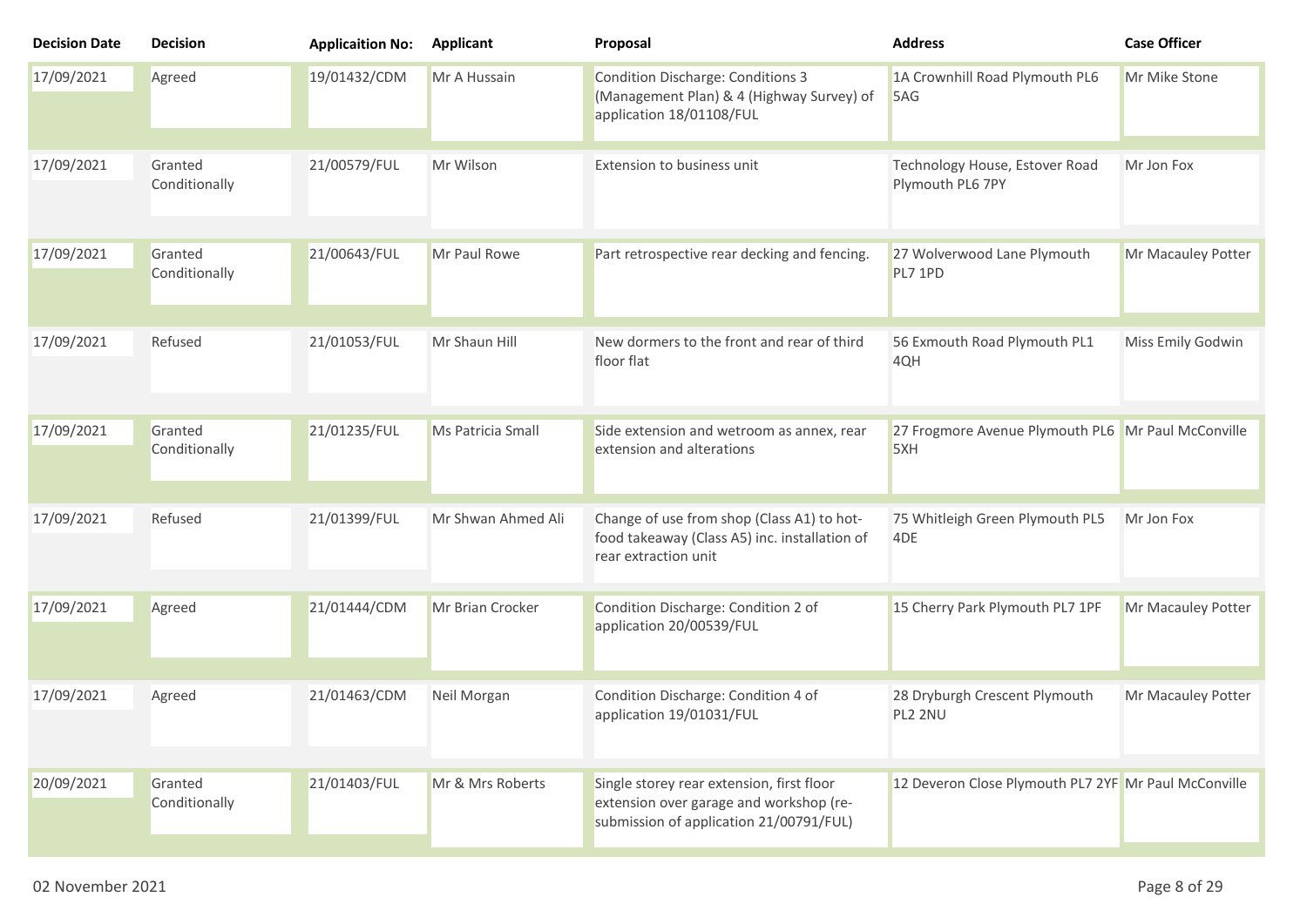| <b>Decision Date</b> | <b>Decision</b>          | <b>Applicaition No:</b> | <b>Applicant</b>           | Proposal                                                                                                                                                            | <b>Address</b>                                     | <b>Case Officer</b> |
|----------------------|--------------------------|-------------------------|----------------------------|---------------------------------------------------------------------------------------------------------------------------------------------------------------------|----------------------------------------------------|---------------------|
| 20/09/2021           | Granted<br>Conditionally | 21/01437/FUL            | Mrs Ann-Marie Hunter       | Hip to gable loft conversion with rear dormer                                                                                                                       | 9 Woodland Road Plymouth PL7<br>4LA                | Mr Macauley Potter  |
| 20/09/2021           | Granted<br>Conditionally | 21/01505/FUL            | Mr & Mrs Thomson           | Removal of existing lean-to and addition of<br>rear ground floor balcony (re-submission of<br>20/01366/FUL)                                                         | 50 Belair Road Plymouth PL2 3QH                    | Mr Sam Lewis        |
| 20/09/2021           | Granted<br>Conditionally | 21/01515/FUL            | Mrs Lauren Patterson       | Single storey rear extension                                                                                                                                        | 3 Bramble Close Plymouth PL3 6TR Ms Bethany German |                     |
| 20/09/2021           | Granted<br>Conditionally | 21/01565/FUL            | Mr Roy Greep               | Widening of existing hardstand                                                                                                                                      | 29 Ashford Crescent Plymouth PL3<br>5AB            | Miss Emily Godwin   |
| 20/09/2021           | Agreed                   | 21/01662/CDC            | Karanveer Basran           | Compliance with conditions of application<br>15/01956/FUL                                                                                                           | 15 Wyatt Avenue, Plymouth, PL2<br>2FB              | Mr Chris King       |
| 21/09/2021           | Granted<br>Conditionally | 21/01470/FUL            | Mr & Mrs Hay               | Front porch, two-storey and single storey<br>rear extensions                                                                                                        | 4 Highglen Drive Plymouth PL7 5LA                  | Ms Isobel Fardon    |
| 21/09/2021           | Granted<br>Conditionally | 21/01535/FUL            | Mr David Bone              | Single storey rear extension                                                                                                                                        | 10 Oakfield Road Plymouth PL7 4JZ Ms Isobel Fardon |                     |
| 22/09/2021           | Refused                  | 21/01242/FUL            | <b>Miss Hannah Pomfret</b> | Removal of 8ft high and 5ft wide hedges<br>replaced with 1.9m fence around front/ side<br>garden with a 1m fence direclty in front of<br>the house (retrospective). | 305 Southway Drive Plymouth PL6<br>6QN             | Mr Paul McConville  |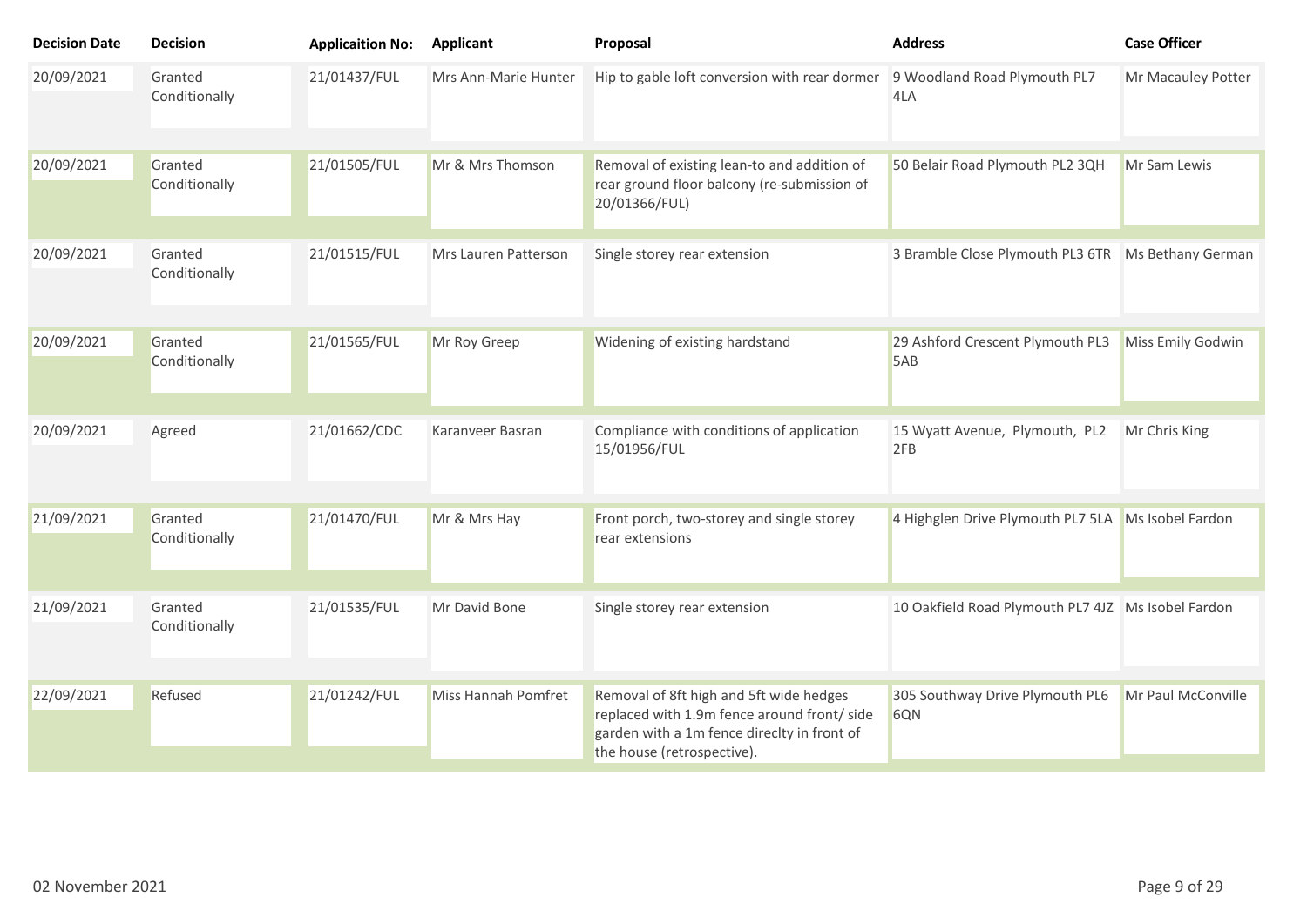| <b>Decision Date</b> | <b>Decision</b>          | <b>Applicaition No:</b> | <b>Applicant</b>               | Proposal                                                                                                                                                                                                                                                      | <b>Address</b>                                                | <b>Case Officer</b> |
|----------------------|--------------------------|-------------------------|--------------------------------|---------------------------------------------------------------------------------------------------------------------------------------------------------------------------------------------------------------------------------------------------------------|---------------------------------------------------------------|---------------------|
| 22/09/2021           | Granted<br>Conditionally | 21/01326/ADV            | Scarlett Dotkova               | 5no. internally illuminated fascia sign and<br>1no. internally illuminated pylon sign                                                                                                                                                                         | 10 Marsh Mills Park Plymouth PL6<br>8LX                       | Ms Isobel Fardon    |
| 23/09/2021           | Granted<br>Conditionally | 21/00857/FUL            | TH UK and Ireland Ltd          | Change of use from restaurant with takeaway<br>(Sui Generis) to a sui generis use consisting of 5US<br>a coffee shop/restaurant selling food and<br>drink for consumption on and off the<br>premises, installation of drive thru lane and<br>associated works | 229 Tavistock Road Plymouth PL6                               | Mr Chris King       |
| 23/09/2021           | Granted<br>Conditionally | 21/00858/ADV            | TH UK and Ireland Ltd          | Display of 9no. internally illuminated fascia<br>signs, 1no. internally illuminated 'totem' sign, 5US<br>7no. 'information' signs and 2no. non-<br>illuminated height restrictor signs                                                                        | 229 Tavistock Road Plymouth PL6                               | Mr Chris King       |
| 23/09/2021           | Granted<br>Conditionally | 21/01237/FUL            | Mr & Mrs Piper-Smith           | Change of use of lower ground floor of<br>dwelling to self-contained holiday<br>accommodation (Class C3) (retrospective)                                                                                                                                      | 4 Beach Cottage Boringdon Road<br>Turnchapel Plymouth PL9 9TE | Mr Sam Lewis        |
| 23/09/2021           | Refused                  | 21/01305/S73            | Mr Mike Trathen                | Variation of condition 1 of application<br>18/01444/OUT to amend details of access,<br>scale and layout                                                                                                                                                       | Land To The West 123 Fort Austin<br>Avenue Plymouth PL6 5NR   | Mr Jon Fox          |
| 23/09/2021           | Granted<br>Conditionally | 21/01334/S73            | <b>Biogas Technologies Ltd</b> | Variation of Condition 1 (Approved Plans) of<br>application 20/01430/FUL: minor<br>amendments including changes to the site<br>configuration and layout, updated design of                                                                                    | Land Off Linketty Lane Marshall<br>Road Plymouth PL7 4NR      | Mr Simon Osborne    |
|                      |                          |                         |                                | containers, and removal of battery.                                                                                                                                                                                                                           |                                                               |                     |
| 23/09/2021           | Refused                  | 21/01416/FUL            | Mr Clive Woodley               | Single storey detached annex (re-submission<br>of 21/00129/FUL)                                                                                                                                                                                               | 102 Lucas Lane Plymouth PL7 4EY                               | Mr Jon Fox          |
| 23/09/2021           | Granted<br>Conditionally | 21/01419/FUL            | Mr & Mrs Theobald              | Two-storey rear extension with associated<br>internal and external alterations                                                                                                                                                                                | 50 Whitsoncross Lane Plymouth<br>PL5 4NT                      | Mr Macauley Potter  |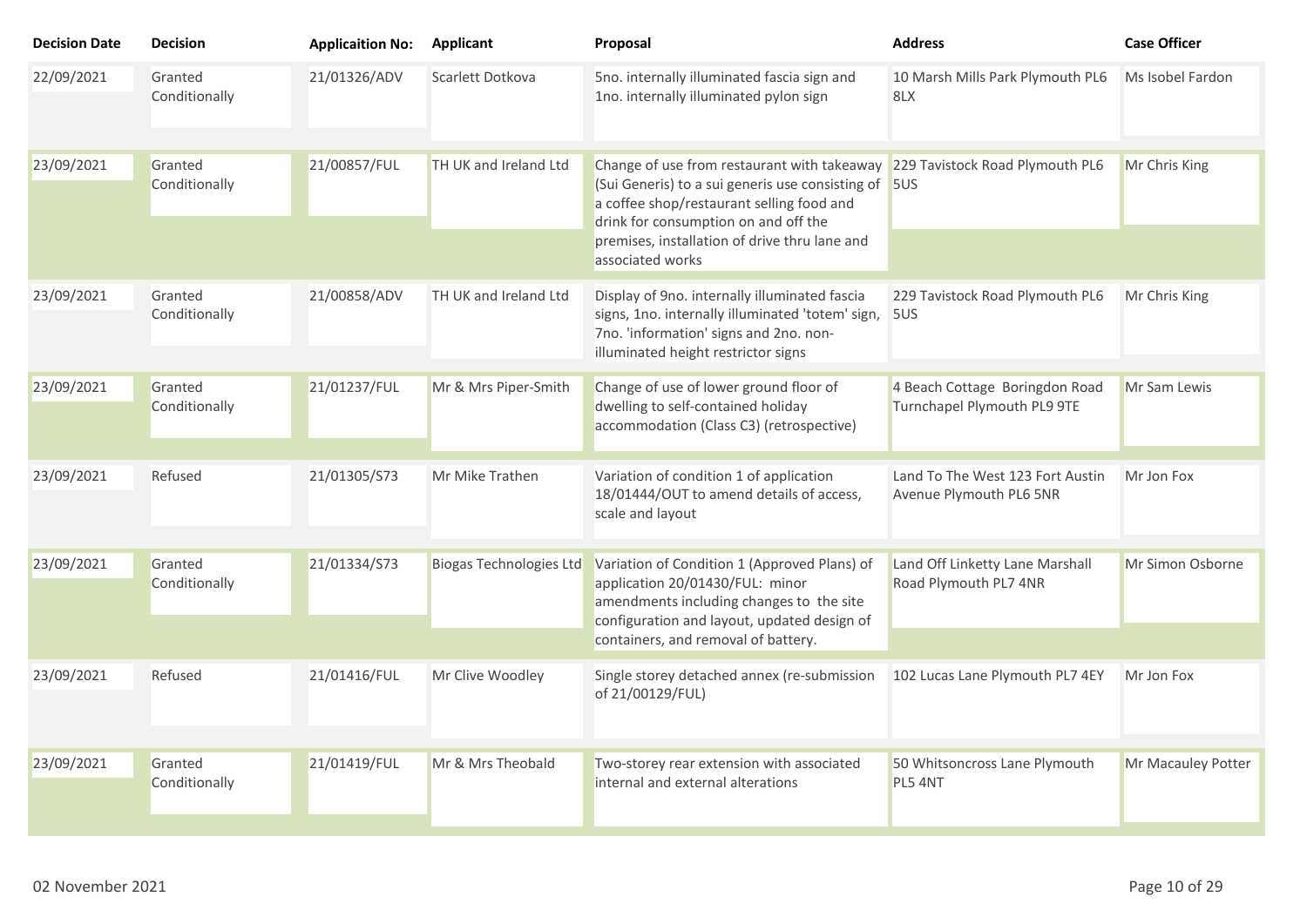| <b>Decision Date</b> | <b>Decision</b>          | <b>Applicaition No:</b> | <b>Applicant</b>            | Proposal                                                                                                                                                | <b>Address</b>                                                                                | <b>Case Officer</b>      |
|----------------------|--------------------------|-------------------------|-----------------------------|---------------------------------------------------------------------------------------------------------------------------------------------------------|-----------------------------------------------------------------------------------------------|--------------------------|
| 23/09/2021           | Granted<br>Conditionally | 21/01433/FUL            | Mrs Agie Dobrogowska        | Single storey rear extension                                                                                                                            | Jokers Wild, George Lane Plymouth Ms Isobel Fardon<br>PL7 2YP                                 |                          |
| 23/09/2021           | Granted<br>Conditionally | 21/01435/LBC            | Plymouth Community<br>Homes | External repairs and redecoration works                                                                                                                 | 2-15 How Street, 1-15 Looe Street<br>And 115-131 Vauxhall Street<br>Barbican Plymouth PL4 0DY | Ms Bethany German        |
| 23/09/2021           | Granted<br>Conditionally | 21/01520/FUL            | <b>Hilary Gullis</b>        | Double garage with outbuilding above in rear<br>garden                                                                                                  | 96A Alexandra Road Ford<br>Plymouth PL2 3BU                                                   | Mr Mike Stone            |
| 23/09/2021           | Granted<br>Conditionally | 21/01533/FUL            | Ms Hegarty                  | Two storey rear extension                                                                                                                               | 12 Castleton Close Plymouth PL3<br>5AE                                                        | Mr Mike Stone            |
| 23/09/2021           | Refused                  | 21/01556/FUL            | Mr David Shurmer            | First floor front extension                                                                                                                             | 65 Melville Terrace Lane Plymouth<br>PL2 3DB                                                  | Mr Sam Lewis             |
| 23/09/2021           | Granted<br>Conditionally | 21/01582/S73            | English Cities Fund         | Variation of Conditions 1 (Approved Plans), 3<br>(Replacement Public Car Park), 5 (Design) & 6<br>(Cladding Maintenance) of application<br>18/00995/REM | Plot C1 Millbay Plymouth                                                                      | Miss Katherine<br>Graham |
| 23/09/2021           | Granted<br>Conditionally | 21/01599/FUL            | Mr & Mrs Gittens            | Single storey rear extension                                                                                                                            | 6 Nicholson Road Plymouth PL5<br>3BR                                                          | Ms Isobel Fardon         |
| 23/09/2021           | Granted<br>Conditionally | 21/01603/FUL            | UPP (Plymouth Three)<br>Ltd | Re-cladding of building with Rockpanel                                                                                                                  | Francis Drake Halls James Street<br>City Centre Plymouth PL4 6AP                              | Miss Amy Thompson        |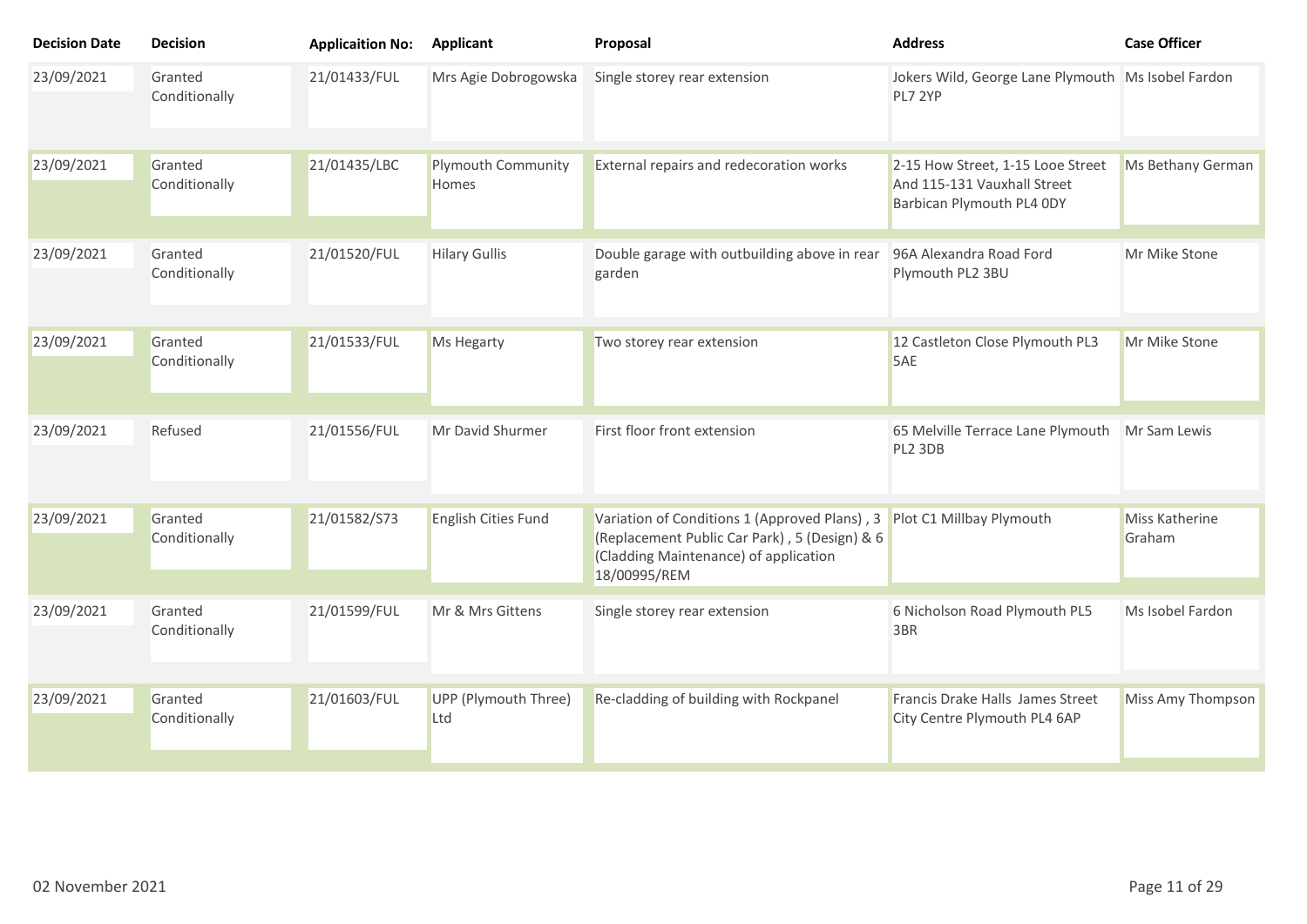| <b>Decision Date</b> | <b>Decision</b>          | <b>Applicaition No:</b> | <b>Applicant</b>      | Proposal                                                                                                                                                                                                        | <b>Address</b>                                                | <b>Case Officer</b> |
|----------------------|--------------------------|-------------------------|-----------------------|-----------------------------------------------------------------------------------------------------------------------------------------------------------------------------------------------------------------|---------------------------------------------------------------|---------------------|
| 23/09/2021           | Granted<br>Conditionally | 21/01609/FUL            | <b>MR Paul Turner</b> | Single storey rear extension inc. replacement 31 Glentor Road Plymouth PL3 5TP Miss Emily Godwin<br>conservatory                                                                                                |                                                               |                     |
| 24/09/2021           | Granted<br>Conditionally | 21/00158/FUL            | Mr Sleep              | Erection of 10 industrial units (for uses<br>ancillary to the existing boatyard) (part<br>retrospective)                                                                                                        | Laira Wharf Boatyard Finnigan<br>Road Plymouth PL4 OSR        | Mr Sam Lewis        |
| 24/09/2021           | Granted<br>Conditionally | 21/01234/FUL            | Mr Mrs N Southern     | Domestic vehicle crossing and hardstanding<br>(retrospective)                                                                                                                                                   | 56 Rockfield Avenue Plymouth PL6<br>6EA                       | Ms Isobel Fardon    |
| 24/09/2021           | Granted<br>Conditionally | 21/01380/FUL            | Anish Sudhamani       | Conversion of dwelling into 2no. flats                                                                                                                                                                          | 31 Alexandra Road Mutley<br>Plymouth PL4 7EE                  | Mr Jon Fox          |
| 27/09/2021           | Granted<br>Conditionally | 21/00667/FUL            | Mr Adrian Grigore     | Hardstand with retaining wall                                                                                                                                                                                   | 119 Bridwell Road Plymouth PL5<br>1AF                         | Mr Paul McConville  |
| 27/09/2021           | Refused                  | 21/01286/AMD            | Mr T Carson           | Non-material Amendment: Re-planning of<br>the office layout to the ground floor and<br>mezzanine to existing Baird House with four<br>new windows and external fire escape door<br>for application 20/00596/FUL | 2 Darklake Close Plymouth PL6 7TJ                             | Mr Simon Osborne    |
| 28/09/2021           | Granted<br>Conditionally | 21/01285/FUL            | Mr Gary Clarke        | Two-storey side extension and alterations to<br>rear single storey extension                                                                                                                                    | 38 Glentor Road Plymouth PL3 5TP Ms Bethany German            |                     |
| 28/09/2021           | Granted<br>Conditionally | 21/01417/FUL            | Mr Lee Durand         | Proposed infill roof building set amidst<br>existing garden centre buildings                                                                                                                                    | Plymouth Garden Centre Fort<br>Austin Avenue Plymouth PL6 5NU | Mr Jon Fox          |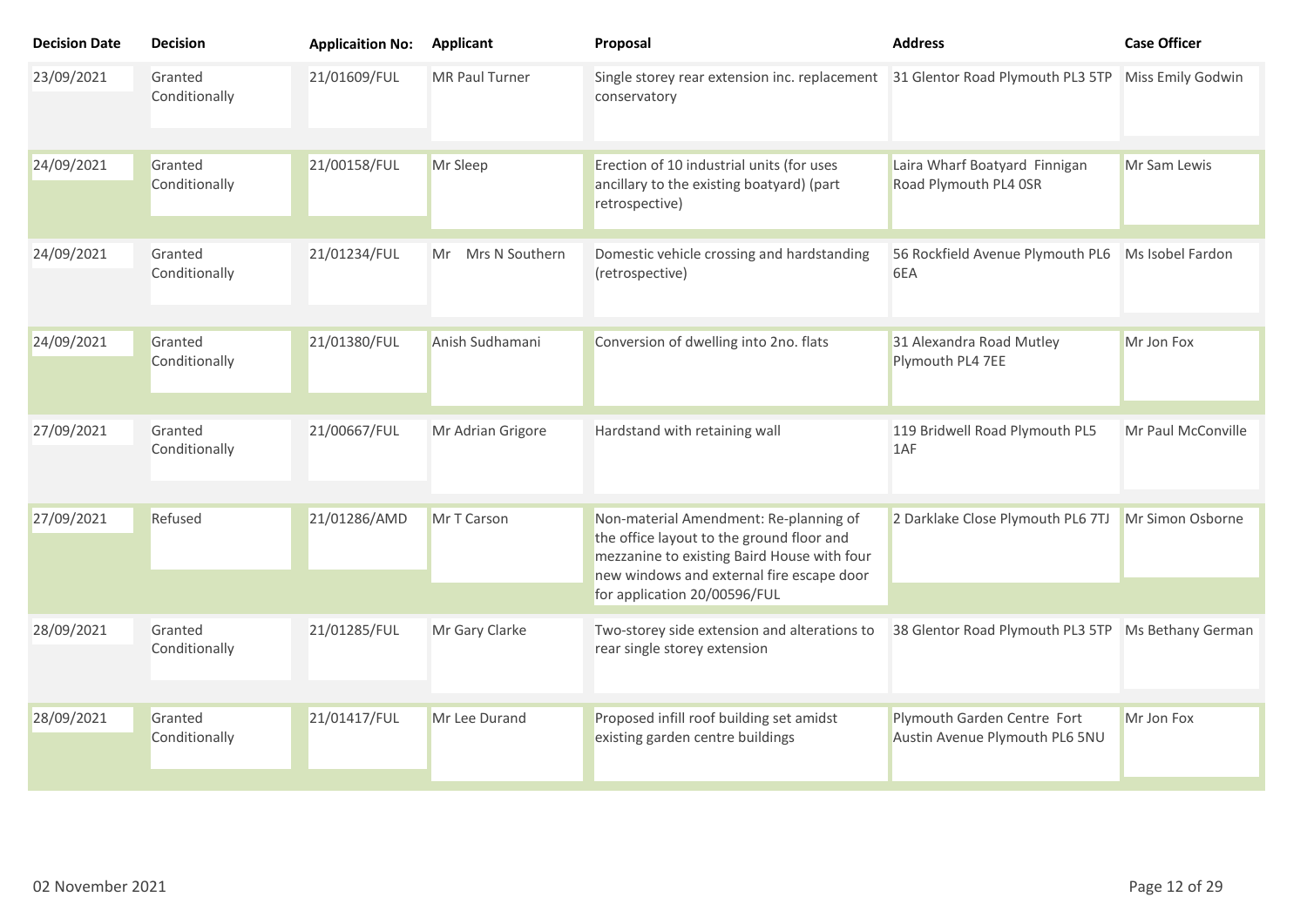| <b>Decision Date</b> | <b>Decision</b>          | <b>Applicaition No:</b> | <b>Applicant</b>   | Proposal                                                                                                                                                                                                                      | <b>Address</b>                                                   | <b>Case Officer</b> |
|----------------------|--------------------------|-------------------------|--------------------|-------------------------------------------------------------------------------------------------------------------------------------------------------------------------------------------------------------------------------|------------------------------------------------------------------|---------------------|
| 28/09/2021           | Granted<br>Conditionally | 21/01445/FUL            | Andy Dunlop        | Single storey rear extension & first floor rear<br>extension                                                                                                                                                                  | 118A Dunraven Drive Plymouth<br>PL6 6AT                          | Mr Paul McConville  |
| 28/09/2021           | Granted<br>Conditionally | 21/01461/LBC            | Hedgerow Hound Ltd | Installation of extraction equipment and<br>internal and external alterations to facilitate<br>restaurant/cafe use (Class E(b))                                                                                               | 54 Southside Street Plymouth PL1<br>2LB                          | Ms Bethany German   |
| 28/09/2021           | Granted<br>Conditionally | 21/01469/FUL            | Mrs Debbie Webster | Single storey front, side and rear extension<br>(to include new garage), conversion and<br>minor extension of original single storey<br>garage to self contained annexe and<br>construction of rear first floor balcony. (re- | 11A Caradon Close Plymouth PL6<br>6AJ                            | Mr Macauley Potter  |
|                      |                          |                         |                    | submission of 21/00917/FUL)                                                                                                                                                                                                   |                                                                  |                     |
| 29/09/2021           | Agreed                   | 21/00655/CDM            | Mr Richard Wate    | Condition Discharge Conditions 6, 7 & 8 of<br>application 18/01837/FUL                                                                                                                                                        | The Hyperbaric Medical Centre 8<br>Research Way Plymouth PL6 8BU | Miss Amy Thompson   |
|                      |                          |                         |                    |                                                                                                                                                                                                                               |                                                                  |                     |
| 29/09/2021           | Granted<br>Conditionally | 21/01063/FUL            | Mr & Mrs J Arscott | Front porch, Rear extension inc. demolition<br>of existing structure, extension of garage<br>northwall to link to dwelling.                                                                                                   | 477 Tavistock Road Plymouth PL6<br>7AA                           | Mr Paul McConville  |
| 29/09/2021           | Granted<br>Conditionally | 21/01227/LBC            | Ms K Wszolek       | Remove modern canvas awning. Repair<br>original awning case to match next door.<br>Repair signage. Internal works to include<br>repair, rearrangement and                                                                     | 25 Southside Street Plymouth PL1<br>2LD                          | Ms Abbey Edwards    |
|                      |                          |                         |                    | repainting/varnishing of original<br>shopfittings and floors.                                                                                                                                                                 |                                                                  |                     |
| 29/09/2021           | Granted<br>Conditionally | 21/01299/LBC            | Mrs Luc Barbier    | Replace single glazed wooden windows with<br>double glazed and provide double glazed<br>composite wooden door to existing rear<br>extension                                                                                   | 11 Boringdon Terrace Plymouth<br>PL9 9TQ                         | Ms Bethany German   |
|                      |                          |                         |                    |                                                                                                                                                                                                                               |                                                                  |                     |
| 29/09/2021           | Granted<br>Conditionally | 21/01483/FUL            | Mr J Philpotts     | Single storey extension to retail area/driving<br>range building                                                                                                                                                              | 70 Haye Road Plymouth PL9 8AT                                    | Mr Sam Lewis        |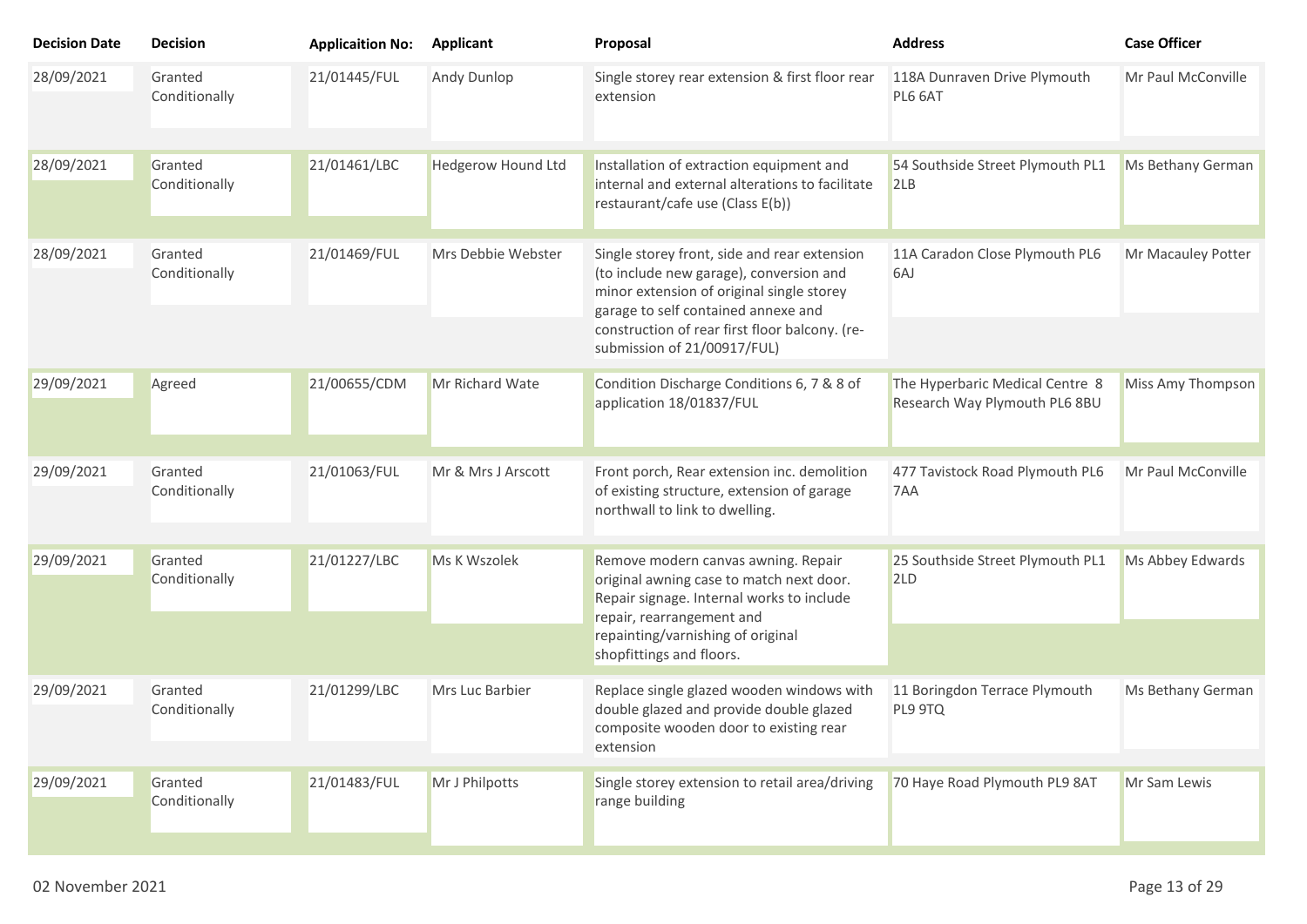| <b>Decision Date</b> | <b>Decision</b>          | <b>Applicaition No:</b> | <b>Applicant</b>                         | Proposal                                                                                                                                                                | <b>Address</b>                                                  | <b>Case Officer</b> |
|----------------------|--------------------------|-------------------------|------------------------------------------|-------------------------------------------------------------------------------------------------------------------------------------------------------------------------|-----------------------------------------------------------------|---------------------|
| 29/09/2021           | Granted<br>Conditionally | 21/01531/FUL            | Mr Shane Williams                        | Front porch, two storey front extension,<br>single storey side and rear extensions, terrace 7AA<br>and alterations.                                                     | 499 Tavistock Road Plymouth PL6                                 | Mr Paul McConville  |
| 29/09/2021           | Granted<br>Conditionally | 21/01534/FUL            | Mr Anthony Cameron                       | Two-storey side and single storey rear<br>extension (re-submission of 21/00225/FUL)                                                                                     | 178 Southway Drive Plymouth PL6<br>6QF                          | Mr Macauley Potter  |
| 29/09/2021           | Granted<br>Conditionally | 21/01541/FUL            | <b>Mrs F Brewster</b>                    | Installation of Juliet balcony                                                                                                                                          | 53 Castle Street Plymouth PL1 2NJ                               | Mr Sam Lewis        |
| 29/09/2021           | Granted<br>Conditionally | 21/01551/FUL            | Mr & Mrs Wilkinson                       | Single storey rear and side wraparound<br>extension with raised decking area                                                                                            | 3 Tamar Villas Plymouth PL9 7PF                                 | Ms Abbey Edwards    |
| 29/09/2021           | Granted<br>Conditionally | 21/01592/FUL            | Mr Boyd                                  | Single storey rear extension                                                                                                                                            | 11 Outland Road Plymouth PL2 3BZ Mr Mike Stone                  |                     |
| 30/09/2021           | Refused                  | 21/00707/S73            | Mr Nigel Bundy                           | Variation of Condition 1 (Approved Plans) of<br>application 20/01437/FUL                                                                                                | 60 Salisbury Road Plymouth PL4<br>8SY                           | Ms Abbey Edwards    |
| 30/09/2021           | Granted<br>Conditionally | 21/00841/FUL            | Barbican Marina<br><b>Apartments Ltd</b> | Alterations to ground floor (Use Class E),<br>change of use of 1st & 2nd floor from<br>restaurant, shops, offices and<br>conference/dining facility to 6no. residential | 21-22 The Parade And 11-13<br>Southside Street Plymouth PL1 2LA | Ms Abbey Edwards    |
|                      |                          |                         |                                          | units (Use Class C3) and associated<br>alterations to building                                                                                                          |                                                                 |                     |
| 30/09/2021           | Granted<br>Conditionally | 21/01566/FUL            | Mr & Mrs R Houseley-<br>Jeive            | Single storey rear and side extension                                                                                                                                   | 48 Radford Park Road Plymouth<br>PL9 9DP                        | Mr Mike Stone       |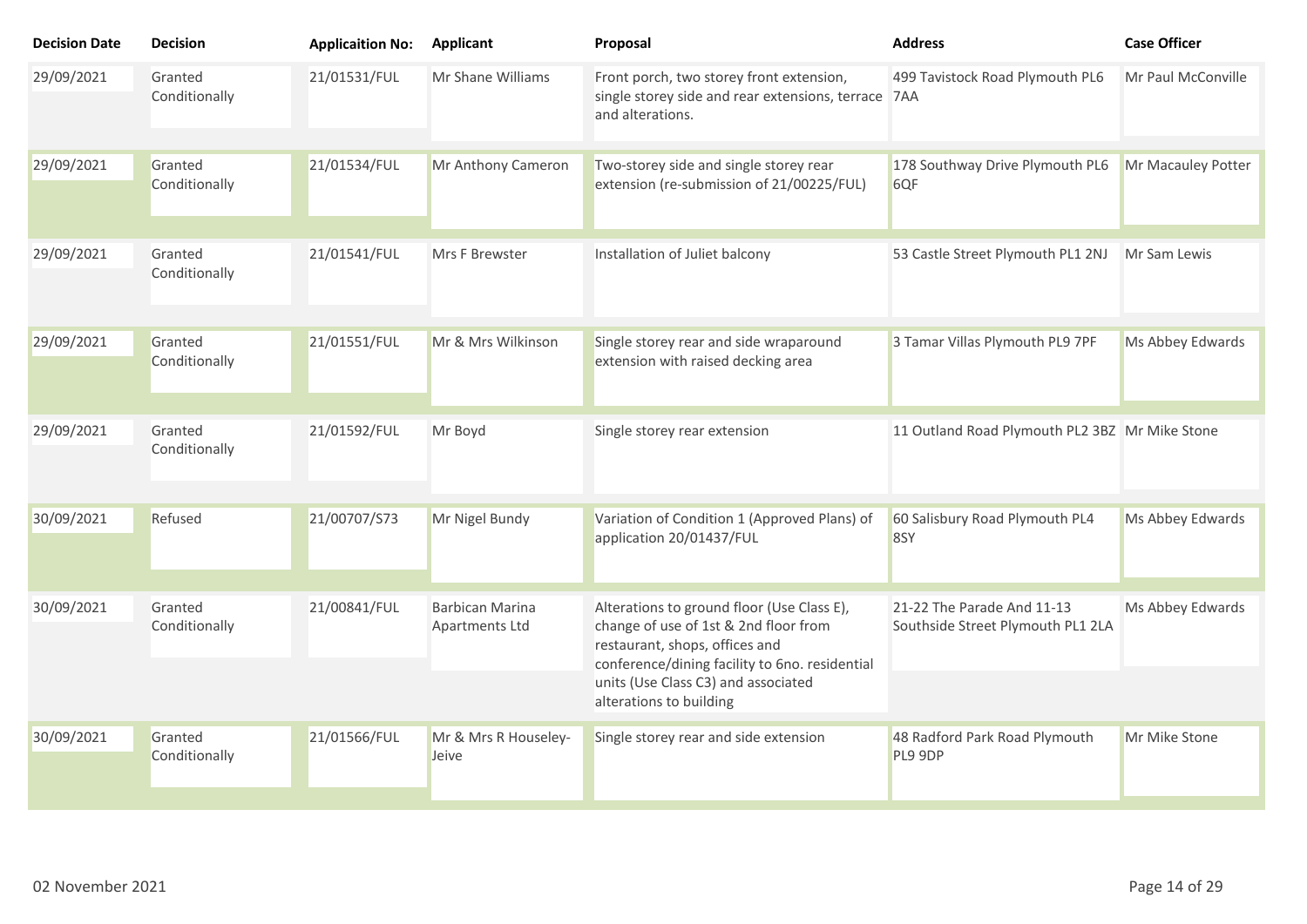| <b>Decision Date</b> | <b>Decision</b>          | <b>Applicaition No:</b> | Applicant             | Proposal                                                                                                                                            | <b>Address</b>                                                    | <b>Case Officer</b> |
|----------------------|--------------------------|-------------------------|-----------------------|-----------------------------------------------------------------------------------------------------------------------------------------------------|-------------------------------------------------------------------|---------------------|
| 30/09/2021           | Agreed                   | 21/01679/CDC            | Natalie Couling       | Compliance with conditions of application<br>12/00898/REM                                                                                           | 15 Runway Road Plymouth PL6<br>8DT                                | Mr Simon Osborne    |
| 01/10/2021           | Granted<br>Conditionally | 21/00606/S73            | Mr & Mrs Patrick      | Variation of condition 1 (Approved Plans) of<br>application 19/01335/FUL to incorporate<br>minor changes and alterations to the detailed<br>design. | Powderham House Yonder Street<br>Plymouth PL9 9RB                 | Mr Mike Stone       |
| 01/10/2021           | Granted<br>Conditionally | 21/01069/FUL            | Mr & Mrs Bird         | Rear extension, internal and external<br>refurbishment including rear balcony                                                                       | 115 Green Park Road Plymouth<br>PL9 9LL                           | Ms Bethany German   |
| 01/10/2021           | Granted<br>Conditionally | 21/01384/FUL            | Mrs Elizabeth Bryce   | First floor extension over existing roof terrace 21 Hartley Road Plymouth PL3 5LW Mr Mike Stone<br>and raised balcony                               |                                                                   |                     |
| 01/10/2021           | Refused                  | 21/01439/FUL            | Mr Kevin Briscoe      | Proposed building and use of land as a car<br>dealership                                                                                            | Land Between East Park Avenue<br>And Siding Road Plymouth PL4 6PF | Mr Jon Fox          |
| 01/10/2021           | Granted<br>Conditionally | 21/01475/FUL            | Plymouth City Council | 2no. detached bungalows for people using<br>Adult Learning Disabilities services                                                                    | Douglass House Douglass Road<br>Plymouth PL3 6NP                  | Mr Jon Fox          |
| 01/10/2021           | Granted<br>Conditionally | 21/01488/S73            | Plymouth City Council | Variation of condtion F (use of parking area)<br>and H (Site Gates) of 92/01428/C1884                                                               | Douglass House Douglass Road<br>Plymouth PL3 6NP                  | Mr Jon Fox          |
| 01/10/2021           | Granted<br>Conditionally | 21/01554/FUL            | Mr & Mrs Gallagher    | Extension/widening of existing detached<br>garage                                                                                                   | 235 Stuart Road Plymouth PL1 5LH                                  | Mr Jonathan Helm    |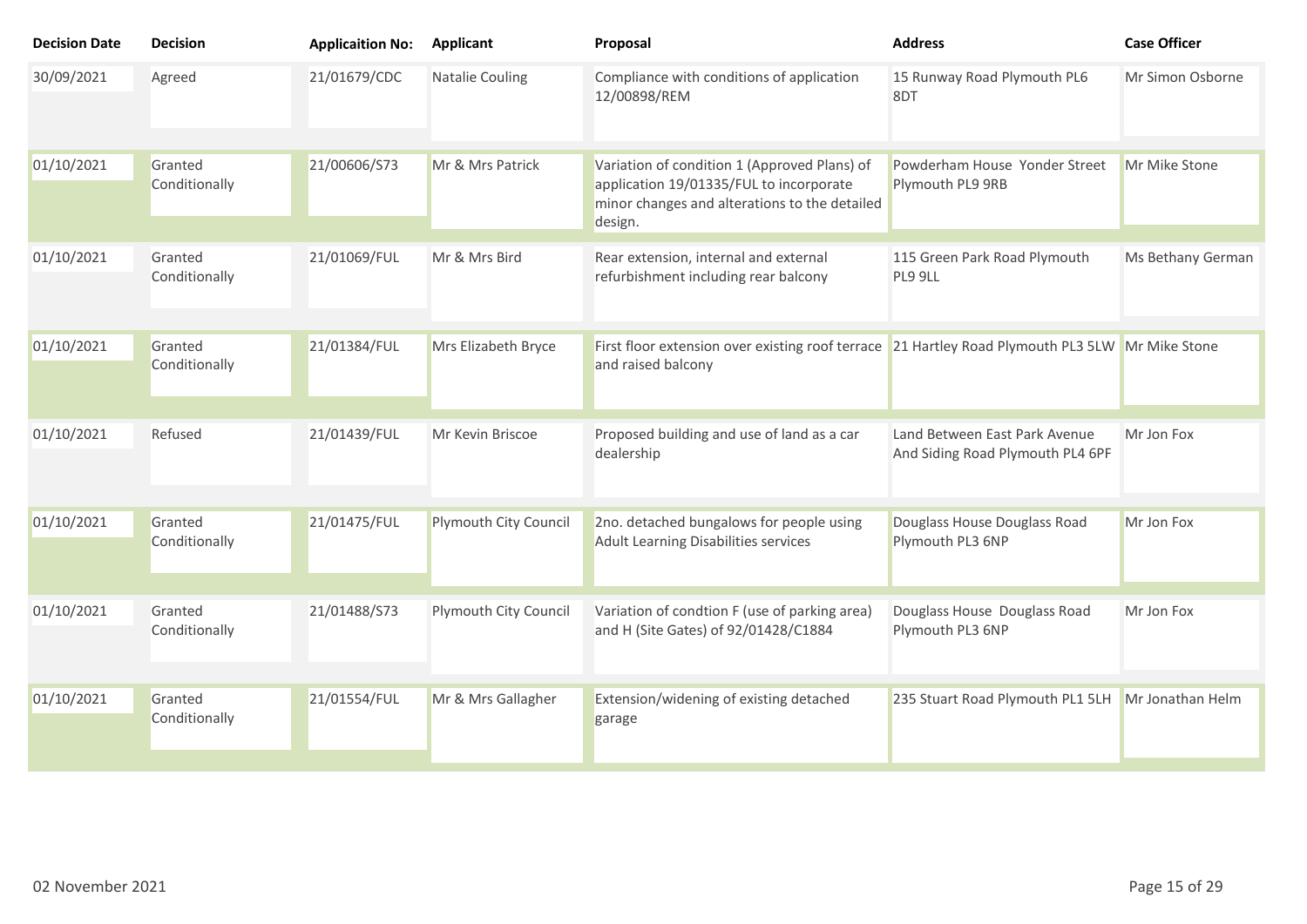| <b>Decision Date</b> | <b>Decision</b>                        | <b>Applicaition No:</b> | Applicant                  | Proposal                                                                                                                                                                          | <b>Address</b>                                                                                                                            | <b>Case Officer</b> |
|----------------------|----------------------------------------|-------------------------|----------------------------|-----------------------------------------------------------------------------------------------------------------------------------------------------------------------------------|-------------------------------------------------------------------------------------------------------------------------------------------|---------------------|
| 01/10/2021           | Granted<br>Conditionally               | 21/01601/FUL            | L Brennan & D<br>McCormick | Roof alterations, inc. hip-to-gable and rear<br>dormer                                                                                                                            | 120 Weston Park Road Plymouth<br>PL3 4NR                                                                                                  | Mr Sam Lewis        |
| 01/10/2021           | Agreed                                 | 21/01726/CDM            | Plymouth City Council      | Condition Discharge: Condition 5 of<br>application 20/00056/FUL                                                                                                                   | Southern Boundary Of Derriford<br>Hospital, The Bircham Valley Local<br>Nature Reserve, Seaton Valley,<br>Forder Valley Link Road And The | Ms Bethany German   |
| 04/10/2021           | Granted Subject to<br>S <sub>106</sub> | 20/01737/FUL            | Mr Justin Cartwright       | Demolition of existing residential<br>accommodation and erection of 102no. flats<br>and 12no. dwellings, 60-bed care home (Class<br>C2), café (Class E), open space, landscaping, | Talbot Gardens Plymouth PL5 1BU                                                                                                           | Mr Simon Osborne    |
|                      |                                        |                         |                            | parking and other associated and ancillary<br>development                                                                                                                         |                                                                                                                                           |                     |
| 04/10/2021           | Granted<br>Conditionally               | 21/01306/FUL            | Mrs Debbie Bending         | To move steps and put crossing where hard<br>stand is deep enough to have dropped kerb                                                                                            | 3 Drayton Road Plymouth PL5 3ES                                                                                                           | Ms Isobel Fardon    |
| 04/10/2021           | Agreed                                 | 21/01481/CDM            | Prof. Alex De Rijke        | Condition Discharge: Condition 3 & 4 of<br>application 20/01922/FUL                                                                                                               | 16 Cremyll Street Plymouth PL1<br>3RB                                                                                                     | Ms Abbey Edwards    |
| 04/10/2021           | Granted<br>Conditionally               | 21/01496/FUL            | Mr Steve Mclean            | Two-storey rear extension                                                                                                                                                         | 11 Gray Crescent Plymouth PL5<br>1DA                                                                                                      | Ms Isobel Fardon    |
| 04/10/2021           | Granted<br>Conditionally               | 21/01518/FUL            | Mr Sean Beaven             | Two-storey rear extension                                                                                                                                                         | 9 Gray Crescent Plymouth PL5 1DA Ms Isobel Fardon                                                                                         |                     |
| 04/10/2021           | Granted<br>Conditionally               | 21/01543/FUL            | Miss Sharon Blight         | Rear extension and construction of<br>outbuilding to rear of existing garage                                                                                                      | 287 Fort Austin Avenue Plymouth<br>PL6 5ST                                                                                                | Mr Macauley Potter  |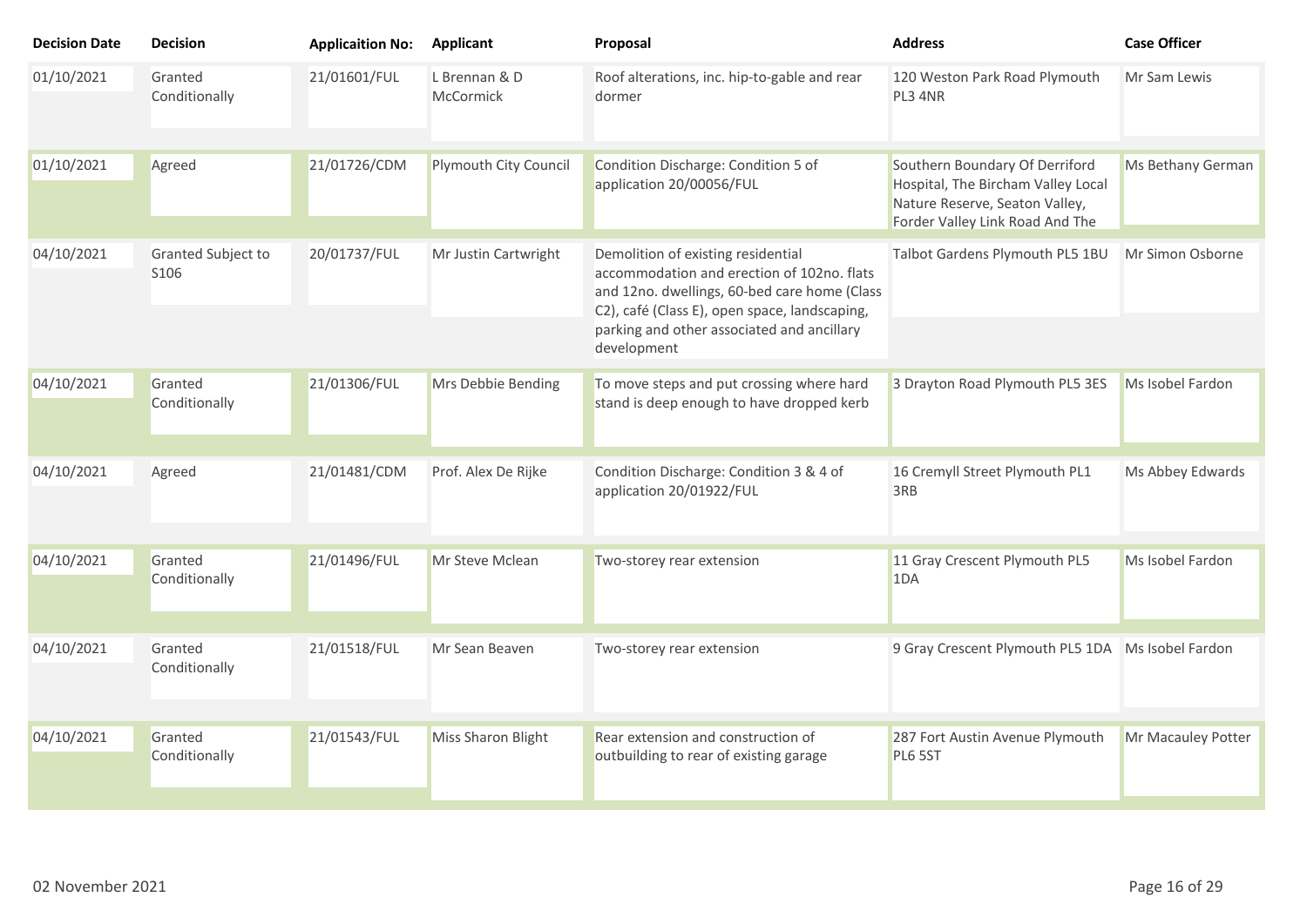| <b>Decision Date</b> | <b>Decision</b>          | <b>Applicaition No:</b> | <b>Applicant</b>             | Proposal                                                                                                                                                                                                                                                                                                                                                                                                                                                                                                                                                                                                                                                                                              | <b>Address</b>                                     | <b>Case Officer</b> |
|----------------------|--------------------------|-------------------------|------------------------------|-------------------------------------------------------------------------------------------------------------------------------------------------------------------------------------------------------------------------------------------------------------------------------------------------------------------------------------------------------------------------------------------------------------------------------------------------------------------------------------------------------------------------------------------------------------------------------------------------------------------------------------------------------------------------------------------------------|----------------------------------------------------|---------------------|
| 04/10/2021           | Agreed                   | 21/01600/CDM            | Mr Nigel Passmore            | Condition Discharge: Conditions 3, 4, 5 & 7 of<br>application 21/00573/FUL                                                                                                                                                                                                                                                                                                                                                                                                                                                                                                                                                                                                                            | 6 Station Road Tamerton Foliot<br>Plymouth PL5 4LD | Mr Jon Fox          |
| 04/10/2021           | Granted<br>Conditionally | 21/01602/FUL            | Mr George Rodway             | Garage side extension (re-submission of<br>21/00319/FUL)                                                                                                                                                                                                                                                                                                                                                                                                                                                                                                                                                                                                                                              | 12 Staddon Green Plymouth PL9<br>9LH               | Mr Mike Stone       |
| 04/10/2021           | Granted                  | 21/01621/S73            | 5D Solutions [Foliot]<br>Ltd | Variation to condition 3 (Provision of Parking)<br>of application 18/01494/GP2                                                                                                                                                                                                                                                                                                                                                                                                                                                                                                                                                                                                                        | Foliot House Budshead Road<br>Plymouth PL6 5XR     | Mr Chris Cummings   |
| 04/10/2021           | Granted<br>Conditionally | 21/01641/FUL            | Mr Jason Smith               | Replacement detached rear garage                                                                                                                                                                                                                                                                                                                                                                                                                                                                                                                                                                                                                                                                      | 67 Eggbuckland Road Plymouth<br>PL3 5JR            | Mr Sam Lewis        |
| 05/10/2021           | Granted<br>Conditionally | 21/01301/TPO            | Plymouth City Council        | Ash (T1) - Repollard back to previous pollard<br>points.                                                                                                                                                                                                                                                                                                                                                                                                                                                                                                                                                                                                                                              | 4 Chelson Gardens Plymouth PL6<br>8SA              | <b>Emily Browne</b> |
| 05/10/2021           | Granted<br>Conditionally | 21/01418/TPO            | Ms Rebecca Cox               | English Oak (G1) - crown raise lowest<br>branches over car park to give 5.2m clearance Road Plymouth PL7 4LF<br>from ground level. 2x Holm Oak (G2) - Crown<br>lift branches overhanging road and entrance<br>to the site to give clearance of approximately<br>6m from ground level and over footpath to<br>achieve clearance of 2.5m. Prune branches<br>away from street light to suitable pruning<br>points to give 1m clearence of pole and<br>prune away from the lighting column. English<br>Oak (T1) - Prune tree back from building to<br>allow a minimum of 3m clearance. Crown lift<br>secondary branch growth only over car<br>parking area up to approximately 5.6m from<br>ground level. | Land At Acorn Gardens Plymbridge                   | Mrs Jane Turner     |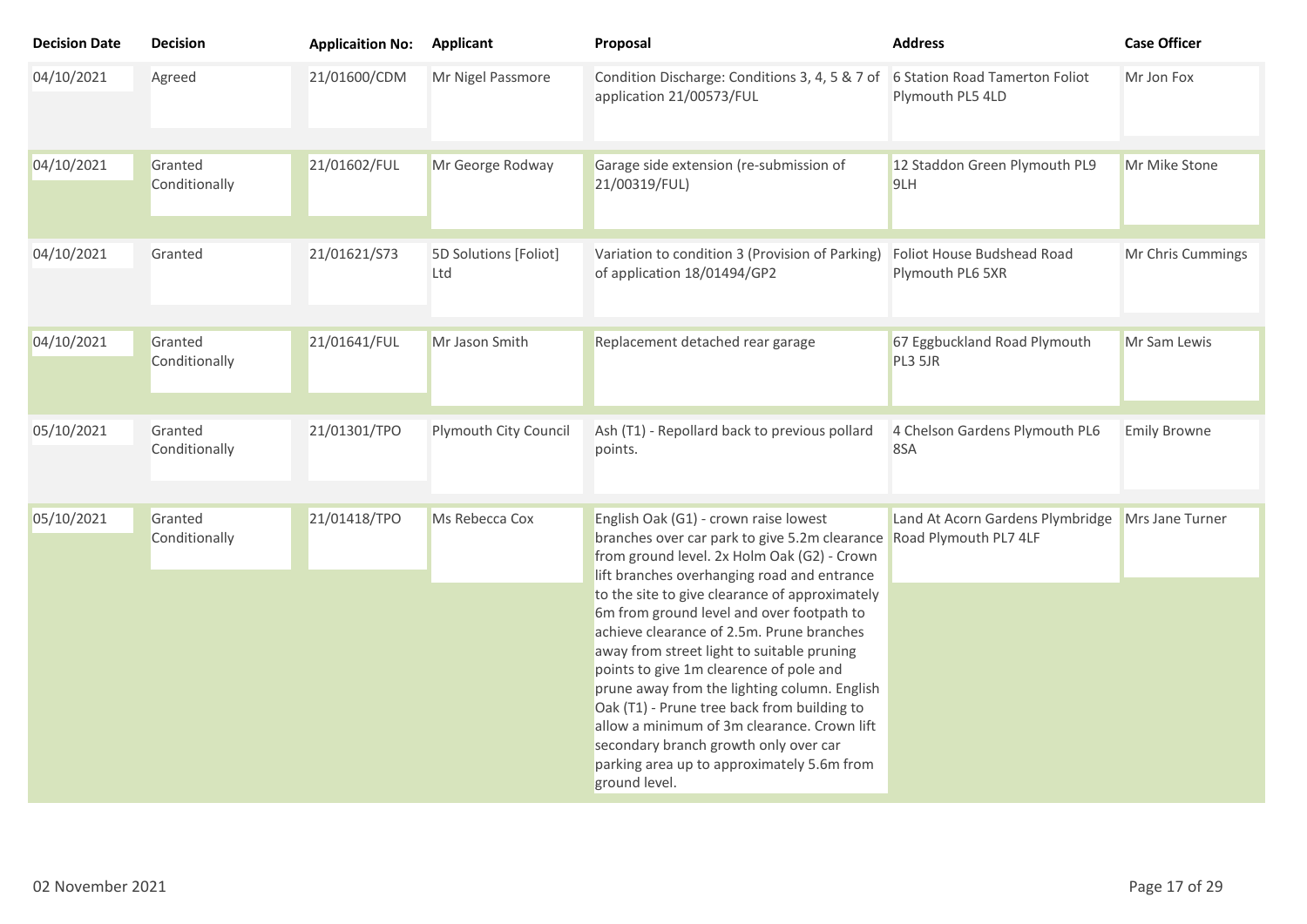| <b>Decision Date</b> | <b>Decision</b>          | <b>Applicaition No:</b>           | <b>Applicant</b>     | Proposal                                                                                                                                                                     | <b>Address</b>                                                 | <b>Case Officer</b> |
|----------------------|--------------------------|-----------------------------------|----------------------|------------------------------------------------------------------------------------------------------------------------------------------------------------------------------|----------------------------------------------------------------|---------------------|
| 05/10/2021           | Granted<br>Conditionally | 21/01525/TCO                      | Mrs Ann-Marie Jerram | Planned tree/vegetation works on the rail<br>infrastructure to give 8m clearance from rail<br>track.                                                                         | Wingfield Way To Devonport Rail<br>Sation                      | Mrs Jane Turner     |
| 05/10/2021           | Granted<br>Conditionally | 21/01539/FUL                      | Mr & Mrs Willard     | Ground and lower ground floor rear<br>extension with roof terrace                                                                                                            | 130 Merafield Road Plymouth PL7<br>1SJ                         | Ms Isobel Fardon    |
| 05/10/2021           | Granted<br>Conditionally | 21/01560/TCO                      | Mr John Dean         | Tree of Heaven (T1) - Fell due to various<br>defects. Sycamore (T2) - Fell due to damage<br>to wall.                                                                         | Castle Close, 9 Barbican Road<br>Plymouth PL7 1LX              | Mrs Jane Turner     |
| 05/10/2021           | Granted<br>Conditionally | 21/01571/TCO                      | Mrs Lynne Whitehouse | Sycamore, Lime, Bay & Persian Ironwood -<br>Crown lift to approx 2.5m above ground<br>level, trim branches overhanging boundary<br>wall and remove growth on stem of Lime up | Nursery, 24 Hoe Street Plymouth<br>PL1 2JA                     | Mrs Jane Turner     |
|                      |                          |                                   |                      | to point of fork.                                                                                                                                                            |                                                                |                     |
| 06/10/2021           | Granted<br>Conditionally | 21/01410/FUL                      | Ms Claire Kelly      | Part two-storey and part single storey rear<br>and front extension with rear balcony (re-<br>submission of 20/00729/FUL)                                                     | 8 Admiralty Road St Budeaux<br>Plymouth PL5 1NJ                | Ms Isobel Fardon    |
| 06/10/2021           | Agreed                   | 21/01480/CDMLB Prof Alex De Rijke |                      | Condition Discharge: Condition 3 of<br>application 20/01965/LBC                                                                                                              | 16 Cremyll Street Plymouth PL1<br>3RB                          | Ms Abbey Edwards    |
| 06/10/2021           | Granted<br>Conditionally | 21/01586/FUL                      |                      | Mr & Mrs Murray-Jones Single storey rear extension, detached garage<br>and alterations                                                                                       | Buddle Cottage, Arscott Lane<br>Plymouth PL9 9NH               | Ms Bethany German   |
| 06/10/2021           | Refused                  | 21/01660/AMD                      | Mr Darren Wills      | Non-material Amendment: To alter the soft<br>landscaping details at the entrance of the site<br>previously approved under application<br>20/01583/CDM                        | West Park Primary School<br>Wanstead Grove Plymouth PL5<br>2LU | Mr Chris King       |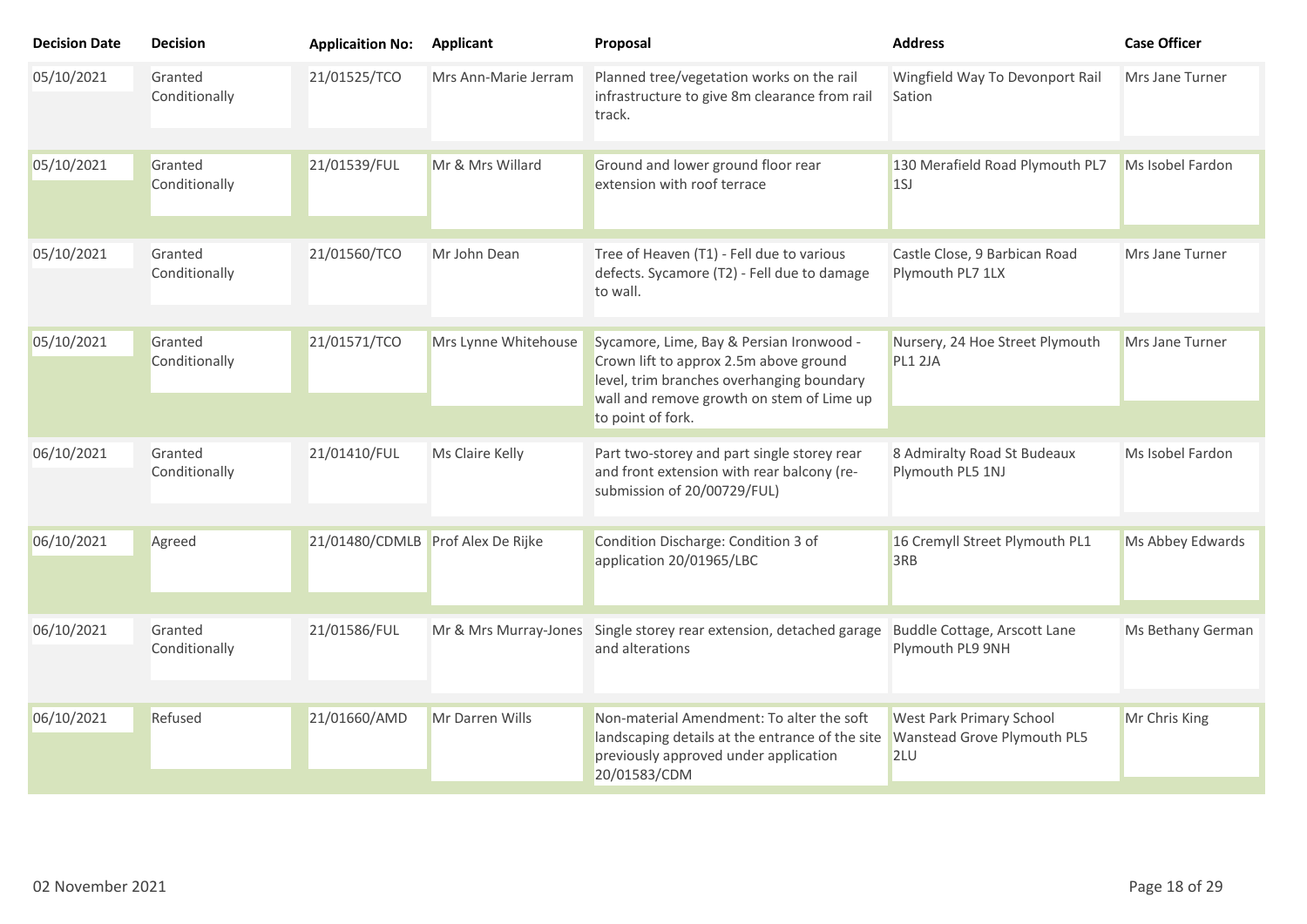| <b>Decision Date</b> | <b>Decision</b>                        | <b>Applicaition No:</b> | <b>Applicant</b>    | Proposal                                                                                                                                                                                           | <b>Address</b>                                            | <b>Case Officer</b> |
|----------------------|----------------------------------------|-------------------------|---------------------|----------------------------------------------------------------------------------------------------------------------------------------------------------------------------------------------------|-----------------------------------------------------------|---------------------|
| 07/10/2021           | Granted Subject to<br>S <sub>106</sub> | 20/01277/FUL            | Raila Langhelle     | Conversion of existing school to form 23no.<br>residential units (Class C3), with associated<br>off-street parking                                                                                 | Stoke Damerel College Keppel<br>Place Plymouth PL2 1AX    | Mr Chris King       |
| 07/10/2021           | Granted<br>Conditionally               | 21/00805/FUL            | Mrs Angela Newman   | Single storey side and rear extension as<br>residential annexe, two rear balconies and<br>creation of lower ground floor garden room.                                                              | 16 Rospeath Crescent Plymouth<br>PL2 3SY                  | Mr Paul McConville  |
| 07/10/2021           | Granted<br>Conditionally               | 21/01486/FUL            | Mr M Gray           | Front extension and garage alterations                                                                                                                                                             | 59 Lalebrick Road Plymouth PL9<br>9RP                     | Miss Emily Godwin   |
| 07/10/2021           | Granted<br>Conditionally               | 21/01651/FUL            | Mr Craig Howe       | Two-storey side and single storey rear<br>extension                                                                                                                                                | 2 Stone Barton Close Plymouth PL7 Ms Isobel Fardon<br>4LL |                     |
| 07/10/2021           | Granted<br>Conditionally               | 21/01658/FUL            | Mr & Mrs Couch      | Single storey extension                                                                                                                                                                            | 10 Junction Gardens Plymouth PL4<br>9AS                   | Ms Bethany German   |
| 08/10/2021           | Granted<br>Conditionally               | 21/01394/FUL            | Mr & Mrs Broxson    | Retrospective timber fence, outbuilding,<br>lower retaining wall and proposed single<br>storey rear extension.                                                                                     | 71 Thirlmere Gardens Plymouth<br>PL6 5HG                  | Mr Macauley Potter  |
| 08/10/2021           | Granted<br>Conditionally               | 21/01398/FUL            | Mr Steven Wilkinson | Removal of front window to match the line of 31 Manifold Gardens Plymouth PL3 Ms Isobel Fardon<br>the front porch (part retrospective)                                                             | 6HL                                                       |                     |
| 08/10/2021           | Granted<br>Conditionally               | 21/01454/LBC            | Mr Ed Dunkely       | Replacement of existing defective CCTV and<br>laser sensor units, new access chamber,<br>erection of one additional mounting pole,<br>removal and reinstatement of existing stone<br>cobble paving | Royal Citadel Hoe Road Plymouth<br>PL1 2PD                | Mr Mike Stone       |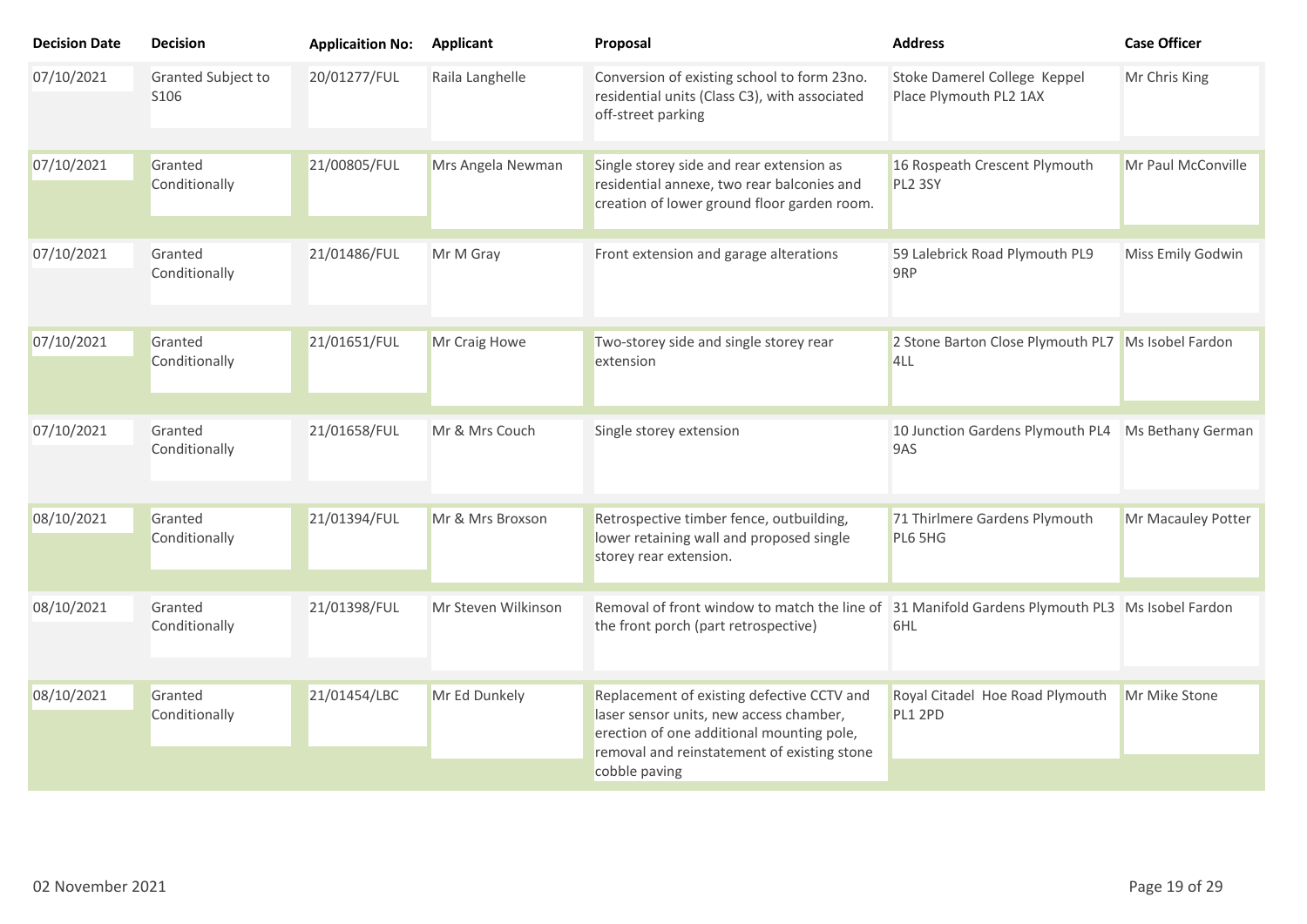| <b>Decision Date</b> | <b>Decision</b>          | <b>Applicaition No:</b> | <b>Applicant</b>                | Proposal                                                                                                                            | <b>Address</b>                                         | <b>Case Officer</b> |
|----------------------|--------------------------|-------------------------|---------------------------------|-------------------------------------------------------------------------------------------------------------------------------------|--------------------------------------------------------|---------------------|
| 08/10/2021           | Granted<br>Conditionally | 21/01649/FUL            | Mr & Mrs Corcoran               | Single storey side extension and replacement 76 Lynwood Avenue Plymouth PL7<br>front porch                                          | 4SG                                                    | Ms Isobel Fardon    |
| 08/10/2021           | Agreed                   |                         | 21/01650/CDMLB Ms Amanda Davies | Condition Discharge: Condition 3 of<br>application 21/00663/LBC                                                                     | 6 Boringdon Terrace Plymouth PL9<br>9TQ                | Mr Sam Lewis        |
| 12/10/2021           | Granted<br>Conditionally | 21/01532/FUL            | Mikhaila and Ricky Bell         | Hip to gable roof conversion and raise height<br>of roof, front gable and chimney, new rear<br>dormer and side extension.           | 105 Compton Avenue Plymouth<br>PL3 5DD                 | Mr Mike Stone       |
| 12/10/2021           | Granted<br>Conditionally | 21/01548/FUL            | Mr Steve Daly                   | Removal of existing pitched roof on rear<br>extension and replace with a balcony and<br>patio doors (Resubmission of 20/01952/FUL). | 58 Pegasus Place Sherford PL9 8FB                      | Mr Mike Stone       |
| 12/10/2021           | Granted<br>Conditionally | 21/01576/FUL            | Mr Brian Jones                  | Car port over existing driveway                                                                                                     | 209 Beverston Way Plymouth PL6<br>7EQ                  | Mr Macauley Potter  |
| 12/10/2021           | Granted<br>Conditionally | 21/01585/FUL            | Mr & Mrs Sercombe               | Single storey front and side extensions inc.<br>internal alterations                                                                | 60 Bodmin Road Plymouth PL5 4EA Mr Paul McConville     |                     |
| 13/10/2021           | Granted<br>Conditionally | 21/01450/FUL            | Mr Kevin Williams               | Single storey rear extension and rear decking                                                                                       | 31 The Knoll Plymouth PL7 4SH                          | Ms Isobel Fardon    |
| 13/10/2021           | Agreed                   | 21/01572/CDM            | Mr J Peacock                    | Condition Discharge: Conditions 3, 5 & 7 of<br>application 21/00243/FUL                                                             | Staddon Heights Farm, Staddon<br>Lane Plymouth PL9 9SP | Ms Abbey Edwards    |
| 13/10/2021           | Granted<br>Conditionally | 21/01608/FUL            | Mr A Crease                     | Change of use from dwelling (Class C3) to 5-<br>bed HMO (Class C4) (retrospective)                                                  | 57 Pasley Street Plymouth PL2 1DS Mr Sam Lewis         |                     |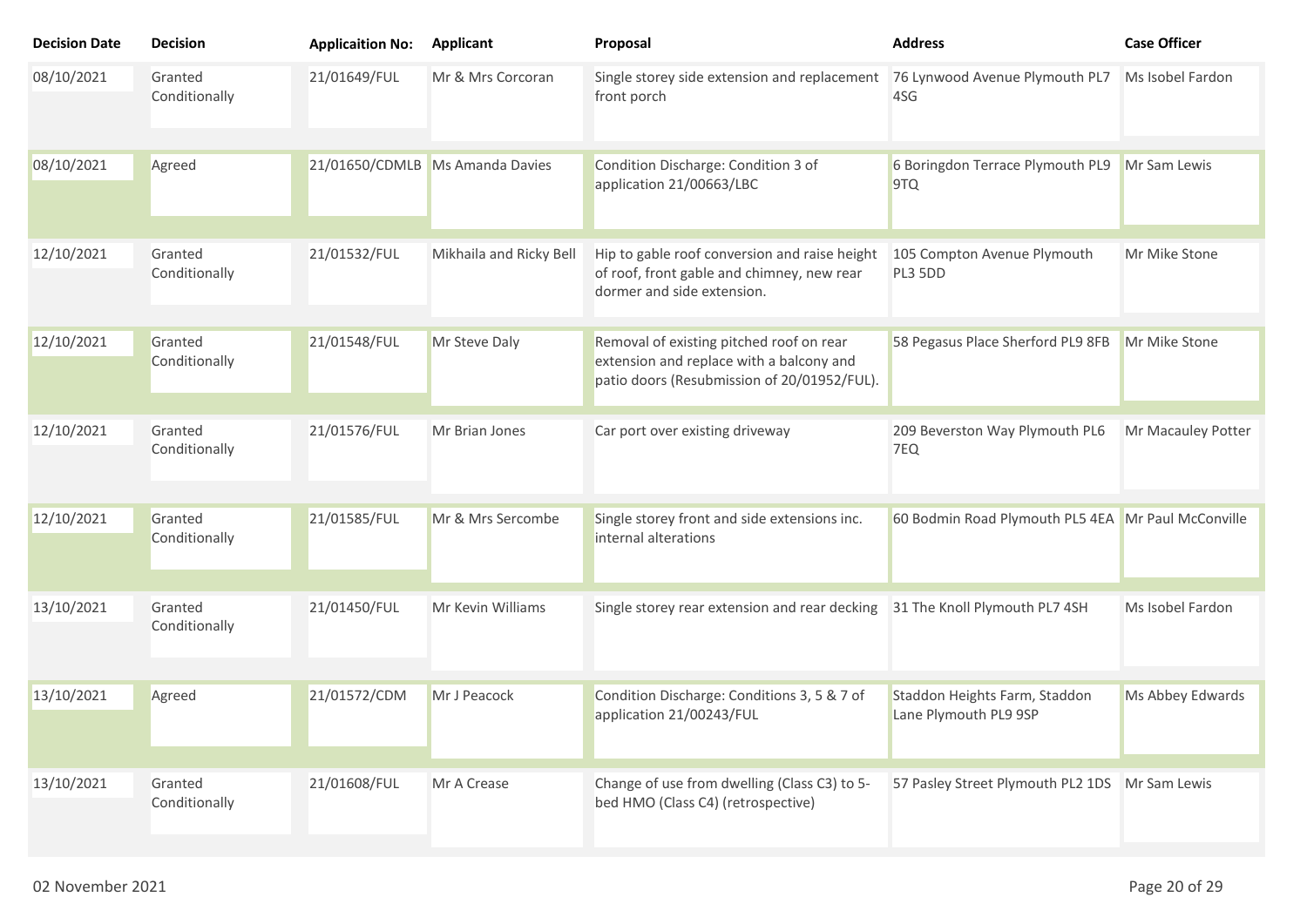| <b>Decision Date</b> | <b>Decision</b>          | <b>Applicaition No:</b> | <b>Applicant</b>                        | Proposal                                                                                                                                                                                              | <b>Address</b>                                                                 | <b>Case Officer</b> |
|----------------------|--------------------------|-------------------------|-----------------------------------------|-------------------------------------------------------------------------------------------------------------------------------------------------------------------------------------------------------|--------------------------------------------------------------------------------|---------------------|
| 13/10/2021           | Granted<br>Conditionally | 21/01612/FUL            | Mrs Cheri Bailey                        | Single storey rear extension                                                                                                                                                                          | 11 Lockington Avenue Plymouth<br>PL3 5QS                                       | Miss Emily Godwin   |
| 13/10/2021           | Granted<br>Conditionally | 21/01655/FUL            | Mr & Mrs Edwards                        | Raised hardstand                                                                                                                                                                                      | 6 Lilac Close Plymouth PL9 9QA                                                 | Miss Emily Godwin   |
| 13/10/2021           | Refused                  | 21/01815/AMD            | Mr Mark Thomas                          | Non-Material Amendment: Alterations to<br>side elevation of first floor side extension<br>approved via application 18/01930/FUL                                                                       | 2 Windermere Crescent Plymouth<br>PL6 5HX                                      | Mr Sam Lewis        |
| 13/10/2021           | Refused                  | 21/01871/AMD            | Mr Robbie Brown                         | Non-material Amendment: Amendment to<br>Condition 8 sub-paragraph A to remove<br>specific reference to "cementitious boarding<br>to be coloured white instead of grey" of<br>application 19/01486/FUL | Land At Seaton Neighbourhood<br>(Phase 6) Plymouth                             | Mr Chris Cummings   |
| 14/10/2021           | Granted<br>Conditionally | 21/01352/FUL            | Waight                                  | Conversion of 3no 1 & 2-bed flats, to 2no. 2-<br>bed flats                                                                                                                                            | 74 Saltash Road Keyham Plymouth<br><b>PL2 1QS</b>                              | Mr Jon Fox          |
| 14/10/2021           | Granted<br>Conditionally | 21/01453/FUL            | Secretary of State for<br>Defence       | Replacement Pass Office Cabin                                                                                                                                                                         | Defence Munitions (Dm) Plymouth Mr Jon Fox<br>Ernesettle Lane Plymouth PL5 2TX |                     |
| 14/10/2021           | Granted<br>Conditionally | 21/01504/LBC            | Mr James and Mrs<br><b>Sharon Evans</b> | Various internal and external works.                                                                                                                                                                  | Agaton House Budshead Road<br>Plymouth PL5 2QY                                 | Mr Macauley Potter  |
| 14/10/2021           | Granted<br>Conditionally | 21/01513/LBC            | Mr Kevin Higgins                        | Reroute gas flue to exit from side of property<br>adjacent to Highland Cottages, New Street                                                                                                           | Flat 4, 1 Lambhay Hill Plymouth<br>PL1 2NT                                     | Mr Mike Stone       |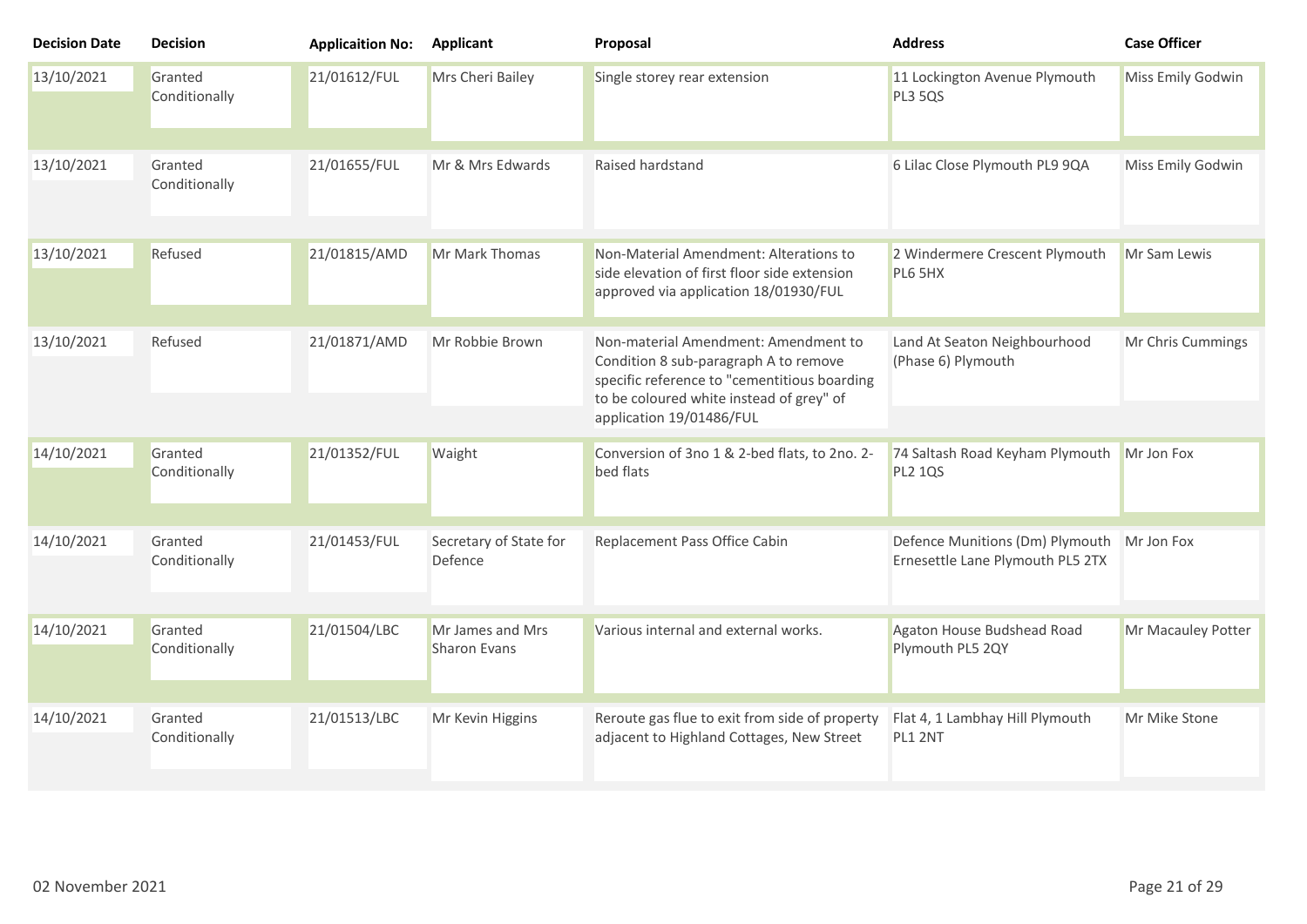| <b>Decision Date</b> | <b>Decision</b>          | <b>Applicaition No:</b> | <b>Applicant</b>                          | Proposal                                                                                                                          | <b>Address</b>                                                                                                          | <b>Case Officer</b>  |
|----------------------|--------------------------|-------------------------|-------------------------------------------|-----------------------------------------------------------------------------------------------------------------------------------|-------------------------------------------------------------------------------------------------------------------------|----------------------|
| 14/10/2021           | Granted<br>Conditionally | 21/01527/S73            | <b>A&amp;P Property</b><br>Developers Ltd | Variation of Condition 1 (Approved Plans)<br>19/01456/FUL to include boundary wall and<br>gates (part retrospective).             | Land To Rear Of Shops On<br>Colebrook Road Plymouth                                                                     | Mr Paul McConville   |
| 14/10/2021           | Granted<br>Conditionally | 21/01652/FUL            | Mrs S McGowan                             | Retrospective timber decking to front of<br>property                                                                              | 66 Lanhydrock Road Plymouth PL4<br>9HQ                                                                                  | Ms Bethany German    |
| 14/10/2021           | Agreed                   | 21/01697/CDM            | Aviva Investors<br><b>Pensions Ltd</b>    | Condition Discharge: Conditions 4 and 5 of<br>application 17/01166/FUL                                                            | Derriford Hospital Derriford Road<br>Plymouth PL6 8DH                                                                   | Mr Chris Cummings    |
| 15/10/2021           | Granted<br>Conditionally | 20/00225/S73            | <b>Bovis Homes</b>                        | Variation of conditions 1 (Approved Plans), 2<br>(Approved Documents) & 4 (Surface Water<br>Drainage) of application 19/00245/REM | "Sherford New Community" Land<br>South/Southwest Of A38 Deep<br>Lane And East Of Haye Road<br>Elburton Plymouth PL9 8DD | Mr Tom French        |
| 15/10/2021           | Granted<br>Conditionally | 21/01276/FUL            | Mr Graham Gilbert                         | New double garage/store with solar panels,<br>extension to building curtilage and new<br>landscaping works                        | Staddon Heights Farm 50 Staddon<br>Lane Plymouth PL9 9SP                                                                | Ms Abbey Edwards     |
| 15/10/2021           | Agreed                   | 21/01462/CDM            | Mrs C Francis                             | Condition Discharge: Conditions 3 & 4 of<br>application 19/01777/FUL                                                              | 10 Springfield Drive Plymouth PL3<br>4 <sub>DU</sub>                                                                    | Mr Mike Stone        |
| 15/10/2021           | Granted<br>Conditionally | 21/01607/FUL            | Selborne Care Ltd T/a<br>The Dove Project | Retrospective change of use of dwellinghouse<br>(Class C3) to mixed respite care and skills hub<br>(Sui Generis).                 | 26 Queens Road Lipson Plymouth<br>PL4 7PL                                                                               | Mr Macauley Potter   |
| 15/10/2021           | Granted<br>Conditionally | 21/01618/FUL            | Mr & Miss Shaw and<br>Gelpi               | Two-storey side and first floor rear extension                                                                                    | 29 Reynolds Road Plymouth PL7<br>4PY                                                                                    | Ms Isobel Fardon     |
| 15/10/2021           | Agreed                   | 21/01667/CDM            | Mr Robbie Brown                           | Condition Discharge: Condition 47 of<br>application 12/02027/OUT                                                                  | Land At Seaton Neighbourhood<br>Plymouth                                                                                | Mr Alistair Wagstaff |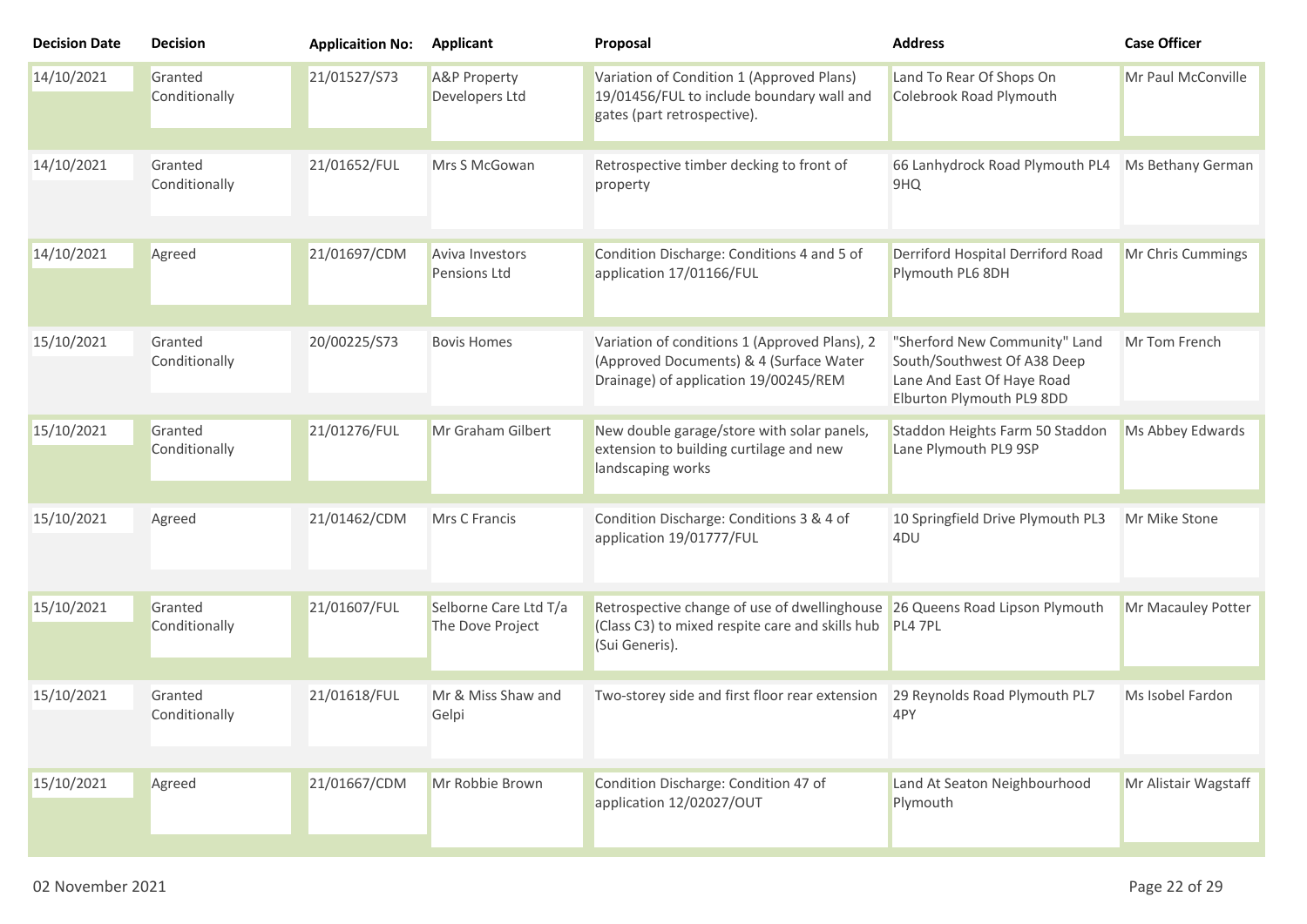| <b>Decision Date</b> | <b>Decision</b>          | <b>Applicaition No:</b> | <b>Applicant</b>                                                                                                                                                                                                                                                                                                               | Proposal                                                                                                                                                                                                            | <b>Address</b>                                                                                                         | <b>Case Officer</b> |
|----------------------|--------------------------|-------------------------|--------------------------------------------------------------------------------------------------------------------------------------------------------------------------------------------------------------------------------------------------------------------------------------------------------------------------------|---------------------------------------------------------------------------------------------------------------------------------------------------------------------------------------------------------------------|------------------------------------------------------------------------------------------------------------------------|---------------------|
| 15/10/2021           | Granted<br>Conditionally | 21/01681/LBC            | Mr Andrew Smerdon                                                                                                                                                                                                                                                                                                              | Repairs including replacement of elements of 27 Looe Street Plymouth PL4 0EA<br>existing staircase, provision of external vent<br>grills and boiler flues and installation of 4 no.<br>gas metres to external walls |                                                                                                                        | Mr Mike Stone       |
| 18/10/2021           | Granted<br>Conditionally | 21/00390/S73            | <b>Vistry Partnerships</b>                                                                                                                                                                                                                                                                                                     | Variation of conditions 1, 2 & 4 of application<br>19/00225/REM to amend the drainage<br>strategy and removal of soakaways.                                                                                         | "Sherford New Community" Land<br>South/Southwest Of A38 Deep<br>Lane And East Of Haye Road<br><b>Elburton Plymouth</b> | Mr Tom French       |
| 18/10/2021           | Granted<br>Conditionally | 21/01536/FUL            | Mr Mark Bullard                                                                                                                                                                                                                                                                                                                | Installation of a modular single storey servery<br>(temporary for up to 2no. years)                                                                                                                                 | Plymstock School 29 Church Road<br>Plymstock Plymouth PL9 9AZ                                                          | Mr Sam Lewis        |
| 18/10/2021           | Granted<br>Conditionally | 21/01584/FUL            | Mr & Mrs Parkinson                                                                                                                                                                                                                                                                                                             | Single storey rear/side extension, inc.<br>demolition of garage                                                                                                                                                     | 5 The Elms Plymouth PL3 4BR                                                                                            | Mr Sam Lewis        |
| 19/10/2021           | Granted<br>Conditionally | 21/01225/TPO            | Mr Richard Prowse                                                                                                                                                                                                                                                                                                              | Ilex Oak - pollard at a height of 4mLime -<br>pollard at a height of 5m                                                                                                                                             | Springfield Seymour Road<br>Mannamead Plymouth PL3 5AR                                                                 | Mrs Jane Turner     |
| 19/10/2021           | Granted<br>Conditionally | 21/01430/TPO            | Mrs Maureen Perryman                                                                                                                                                                                                                                                                                                           | Leylandii and Yew (G1) - Reduce lateral<br>growth overhanging on east side by 0.5m up<br>to 3m from ground level taking care not to<br>cut beyond green growth.                                                     | St Clements Lodge Franklyns<br>Plymouth PL6 5JG                                                                        | Mr Chris Dawson     |
| 19/10/2021           | Granted<br>Conditionally | 21/01466/TCO            | Mr Dean Roberts                                                                                                                                                                                                                                                                                                                | Trees to south of drive:- 1x Cypress (damage<br>to wall) - Fell. 1x Yew - Fell. 2x Holm Oak - Re-<br>pollard (amendment agreed 13/10). 1x Holm<br>Oak - Fell due to defects and decay in major                      | 76 Mannamead Road Plymouth<br>PL3 4SY                                                                                  | Mrs Jane Turner     |
|                      |                          |                         | unions. Trees to north of drive:- 1x Holm Oak,<br>1x Sycamore & Bay - Fell due to damage to<br>wall and proximity to the road. Cypress -<br>Retain (amendment agreed 13/10). NB: Agent<br>confirmed owners agreement to some<br>amendments on 13/10/21 as detailed above<br>following a site meeting with owner on<br>7/10/21. |                                                                                                                                                                                                                     |                                                                                                                        |                     |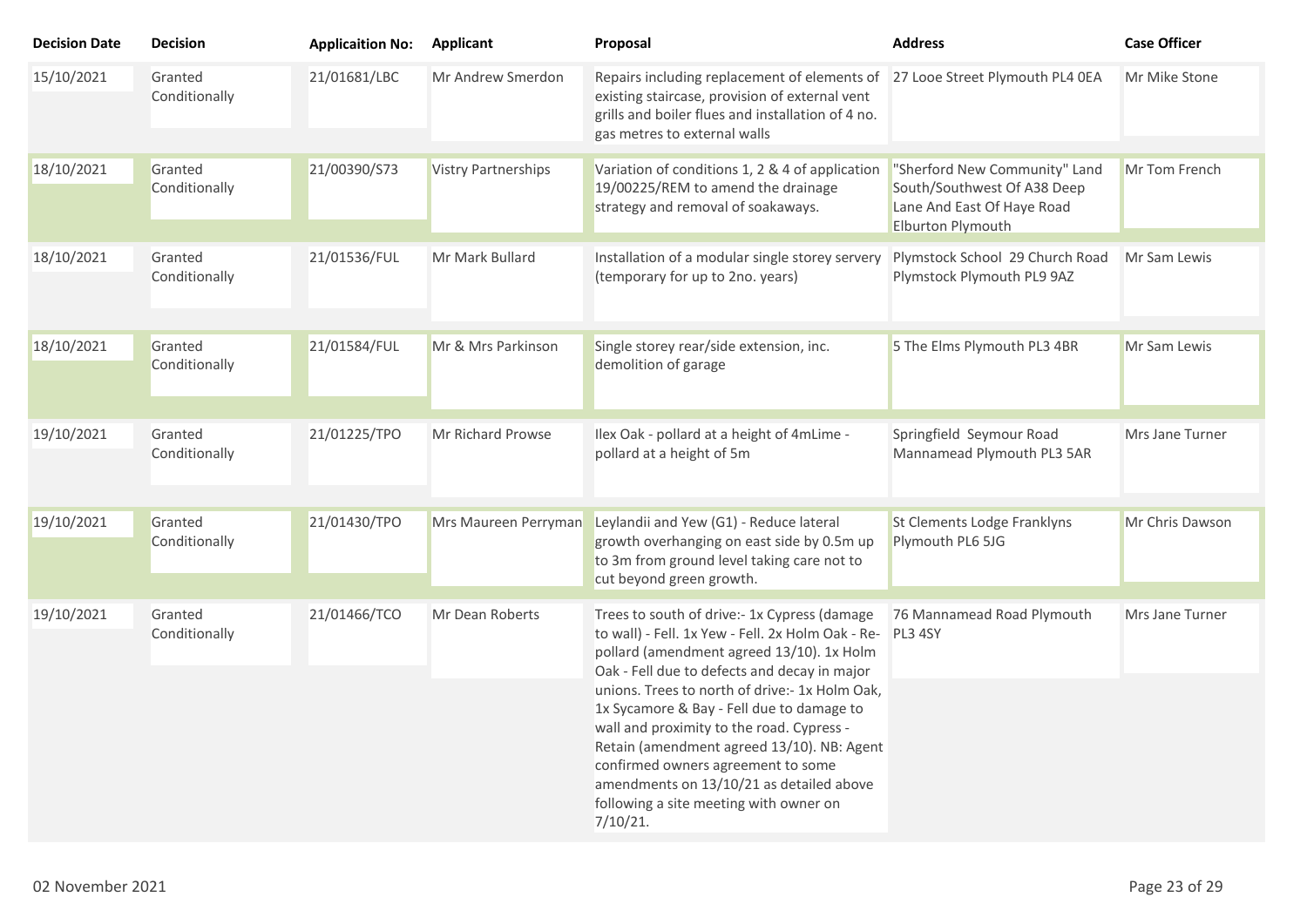| <b>Decision Date</b> | <b>Decision</b>          | <b>Applicaition No:</b> | <b>Applicant</b>  | Proposal                                                                                                                                                                                                                                                       | <b>Address</b>                                      | <b>Case Officer</b> |
|----------------------|--------------------------|-------------------------|-------------------|----------------------------------------------------------------------------------------------------------------------------------------------------------------------------------------------------------------------------------------------------------------|-----------------------------------------------------|---------------------|
| 19/10/2021           | Granted<br>Conditionally | 21/01487/FUL            | Mr Malachi Holden | Single-storey rear extension and raised deck                                                                                                                                                                                                                   | 1 Pilgrim Close Plymouth PL2 3HR                    | Mr Mike Stone       |
| 19/10/2021           | Granted<br>Conditionally | 21/01545/TPO            | Mr Gareth Kagan   | T1 Oak - Reduce by 2-3m from neighbouring<br>property in Tretower Close to previous<br>pruning points. T2 Sycamore - Fell due to<br>significant decay.                                                                                                         | 25 Lopwell Close Plymouth PL6 5BP Mrs Jane Turner   |                     |
| 19/10/2021           | Granted<br>Conditionally | 21/01574/TPO            | Mike Bowden       | Mixed Species (G1) - Crown lift to provide 6m<br>clearance from ground level (drive side only).<br>Ash (T2) - Fell to ground level Mixed Species<br>(T3) - Prune Oak and Hawthorn off                                                                          | 59 Furzehatt Road Plymouth PL9<br>8QX               | Mr Chris Dawson     |
|                      |                          |                         |                   | neighbours roof and house by 0.5-1m Ash<br>(T4) - Fell to ground level. Mixed Species (H7) -<br>Reduce back selected branches to provide 1-<br>2m clearance from roof. Sycamore (T12) -<br>Reduce back selected branches to provide 3m<br>clearance from roof. |                                                     |                     |
| 19/10/2021           | Granted<br>Conditionally | 21/01619/TCO            | Mr Gale           | Conifer (T1) - Fell due to damage to stone<br>wall and showing signs of decay.                                                                                                                                                                                 | Havelock Fernleigh Road Plymouth<br>PL3 5AN         | <b>Emily Browne</b> |
| 19/10/2021           | Granted<br>Conditionally | 21/01639/TCO            | McBride           | Holm Oak (T179) - Fell due to poor condition.                                                                                                                                                                                                                  | Kingston Lodge, 6 Seymour Drive<br>Plymouth PL3 5BG | Mrs Jane Turner     |
| 19/10/2021           | Granted<br>Conditionally | 21/01644/FUL            | Mrs Erika Hunt    | Enlargement of an existing roof lantern,<br>installation of PV panels and construction of<br>a balustrade                                                                                                                                                      | 2A Queens Gate Lipson Plymouth<br>PL4 7PW           | Mr Macauley Potter  |
| 19/10/2021           | Granted<br>Conditionally | 21/01646/TCO            | <b>S</b> Prance   | Holm Oak - Pollard to approx 8-10 ft due to<br>serious defects/decay.                                                                                                                                                                                          | 7 Penlee Gardens Plymouth PL3<br>4AN                | Mr Chris Dawson     |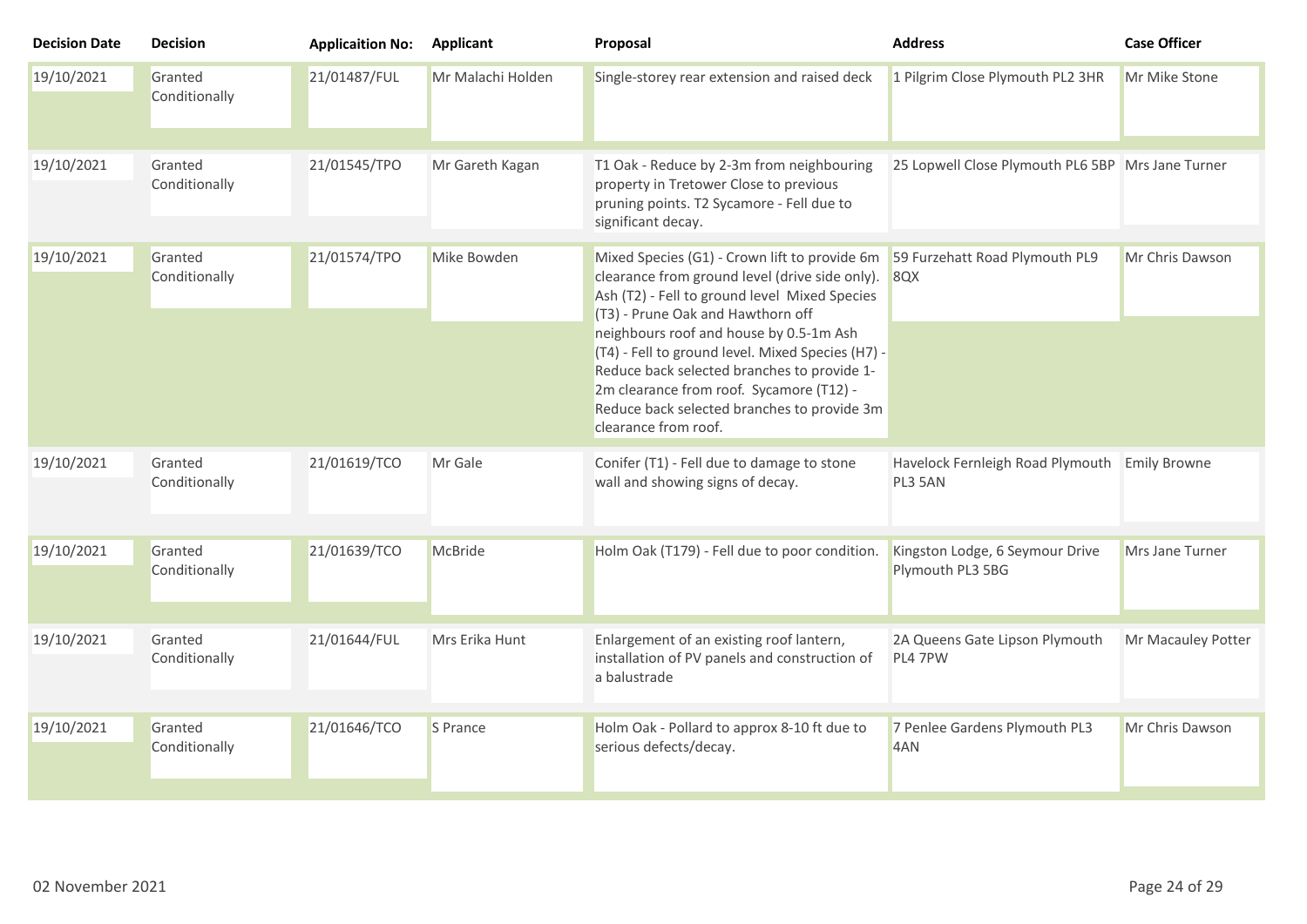| <b>Decision Date</b> | <b>Decision</b>                   | <b>Applicaition No:</b> | <b>Applicant</b>  | Proposal                                                                                                                                                                  | <b>Address</b>                                                                                  | <b>Case Officer</b>  |
|----------------------|-----------------------------------|-------------------------|-------------------|---------------------------------------------------------------------------------------------------------------------------------------------------------------------------|-------------------------------------------------------------------------------------------------|----------------------|
| 19/10/2021           | Refused                           | 21/01888/AMD            | Mr Bob Fish       | Non-material Amendment: Return wall of the<br>stair core on the side elevations of block of<br>flats 1 and 7 altered from stone to render for<br>application 19/00133/FUL | North Prospect Phase 4 Dingle<br>Road, Laurel Road, Rosedown<br>Avenue And Myrtleville Plymouth | Mr Chris King        |
| 20/10/2021           | Granted<br>Conditionally          | 21/01228/FUL            | Mr D Taylor       | Illuminated signage and external alterations                                                                                                                              | 109 - 115 Armada Way Plymouth<br>PL1 1HH                                                        | Ms Bethany German    |
| 20/10/2021           | Granted<br>Conditionally          | 21/01229/ADV            | Mr D Taylor       | Illuminated Fascia signage, illuminated<br>entrance signage and illuminated projecting<br>sign                                                                            | 109 - 115 Armada Way Plymouth<br>PL1 1HH                                                        | Ms Bethany German    |
| 20/10/2021           | Granted<br>Conditionally          | 21/01420/FUL            | <b>MRD</b> Taylor | New painting treatment to existing window<br>frames to existing build facade and<br>replacement colour vinyl to window glazing.                                           | 109 - 115 Armada Way Plymouth<br>PL1 1HH                                                        | Ms Bethany German    |
| 20/10/2021           | Agreed                            | 21/01588/CDM            | Mr Jon Cartwright | Condition Discharge: Condition 5 of<br>application 20/01788/FUL                                                                                                           | Eastern End Of Runway 31<br>Plymouth City Airport Plymouth                                      | Mr Alistair Wagstaff |
| 20/10/2021           | Refused Permisson in<br>Principle | 21/01632/PIP            | Mr Mathew Smith   | Permission in principle for the erection of 4<br>dwellings                                                                                                                | Land To The Rear Of 25 Woodland<br>Terrace Greenbank Road Plymouth<br>PL4 8NL                   | Miss Amy Thompson    |
| 20/10/2021           | Granted<br>Conditionally          | 21/01676/LBC            | Kevin Higgins     | Reroute gas boiler flue to new exit onto New<br>Street                                                                                                                    | Flat 4, 1 Lambhay Hill Plymouth<br>PL1 2NT                                                      | Mr Sam Lewis         |
| 20/10/2021           | Granted<br>Conditionally          | 21/01685/FUL            | Mr Mark Farmer    | Garden room/summer house (part<br>retrospective) (re-submission of<br>21/00435/FUL)                                                                                       | 208 Springfield Road Plymouth PL9<br>8JU                                                        | Ms Abbey Edwards     |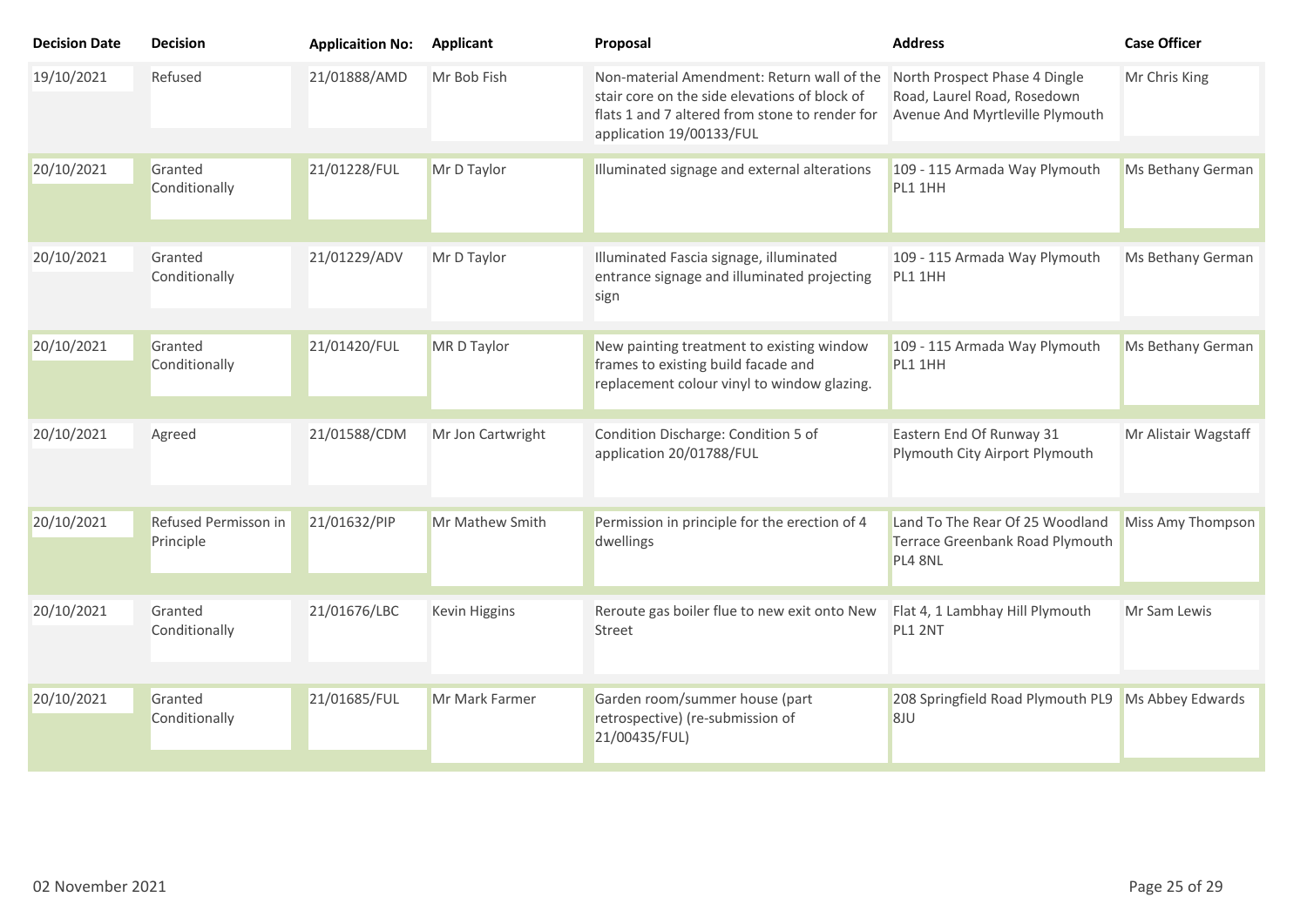| <b>Decision Date</b> | <b>Decision</b>          | <b>Applicaition No:</b> | <b>Applicant</b>                              | Proposal                                                                                                                                                                     | <b>Address</b>                                                                              | <b>Case Officer</b>             |
|----------------------|--------------------------|-------------------------|-----------------------------------------------|------------------------------------------------------------------------------------------------------------------------------------------------------------------------------|---------------------------------------------------------------------------------------------|---------------------------------|
| 20/10/2021           | Granted<br>Conditionally | 21/01735/FUL            | Mr Shane Krac                                 | Hip to gable roof alterations and alteration of 17 Valley View Road Plymouth PL3<br>existing rear roof extension to form a rear<br>dormer (re-submission of 21/01436/FUL)    | 6QJ                                                                                         | Mr Sam Lewis                    |
| 20/10/2021           | Agreed                   | 21/01775/CDM            | Peter Franks                                  | Condition Discharge: Condition 3 of<br>application 21/01064/FUL                                                                                                              | 123 Alexandra Road Ford<br>Plymouth PL2 1PH                                                 | Mr Sam Lewis                    |
| 21/10/2021           | Refused                  | 20/02034/OUT            | Mr David Atrill                               | Outline application for the erection of 9<br>houses with details of access, layout and<br>scale (details of appearance and landscaping<br>reserved for future consideration) | Land Adjacent To Pasley Street<br>Lane Plymouth                                             | Miss Amy Thompson               |
| 21/10/2021           | Agreed                   | 21/01240/CDM            | <b>Nick Powell</b>                            | Condition Discharge: Conditions 5, 6 & 7 of<br>application 20/01141/FUL                                                                                                      | University Of Plymouth Drake<br>Circus Plymouth PL4 8AA                                     | <b>Miss Katherine</b><br>Graham |
| 21/10/2021           | Agreed                   | 21/01537/CDM            | <b>Brady Construction</b><br>Services Limited | Condition Discharge: Conditions 4, 5 & 6 of<br>application 20/00519/FUL                                                                                                      | Plot B240, Plymouth International<br><b>Business Park William Prance Road</b><br>Plymouth   | Mr Chris King                   |
| 21/10/2021           | Granted<br>Conditionally | 21/01698/FUL            | Mr Tom Launder                                | Single storey rear extension                                                                                                                                                 | 193 Church Way Plymouth PL5 1AL Ms Isobel Fardon                                            |                                 |
| 21/10/2021           | Agreed                   | 21/01892/AMD            | Mr Colin McBride                              | Non-material Amendment: Minor updates to<br>position and size of proposed substation for<br>application 20/01263/FUL                                                         | James Street Vaults 24 James<br>Street City Centre Plymouth PL4<br>6EQ                      | Miss Katherine<br>Graham        |
| 22/10/2021           | Granted<br>Conditionally | 21/01284/FUL            | Mr Andrew Martin                              | <b>External wall insulation</b>                                                                                                                                              | 10-20 (Evens), 24-32 (Evens), 34-<br>102, 104-110 (Evens) Beverston<br>Way Plymouth PL6 7DY | Mr Jon Fox                      |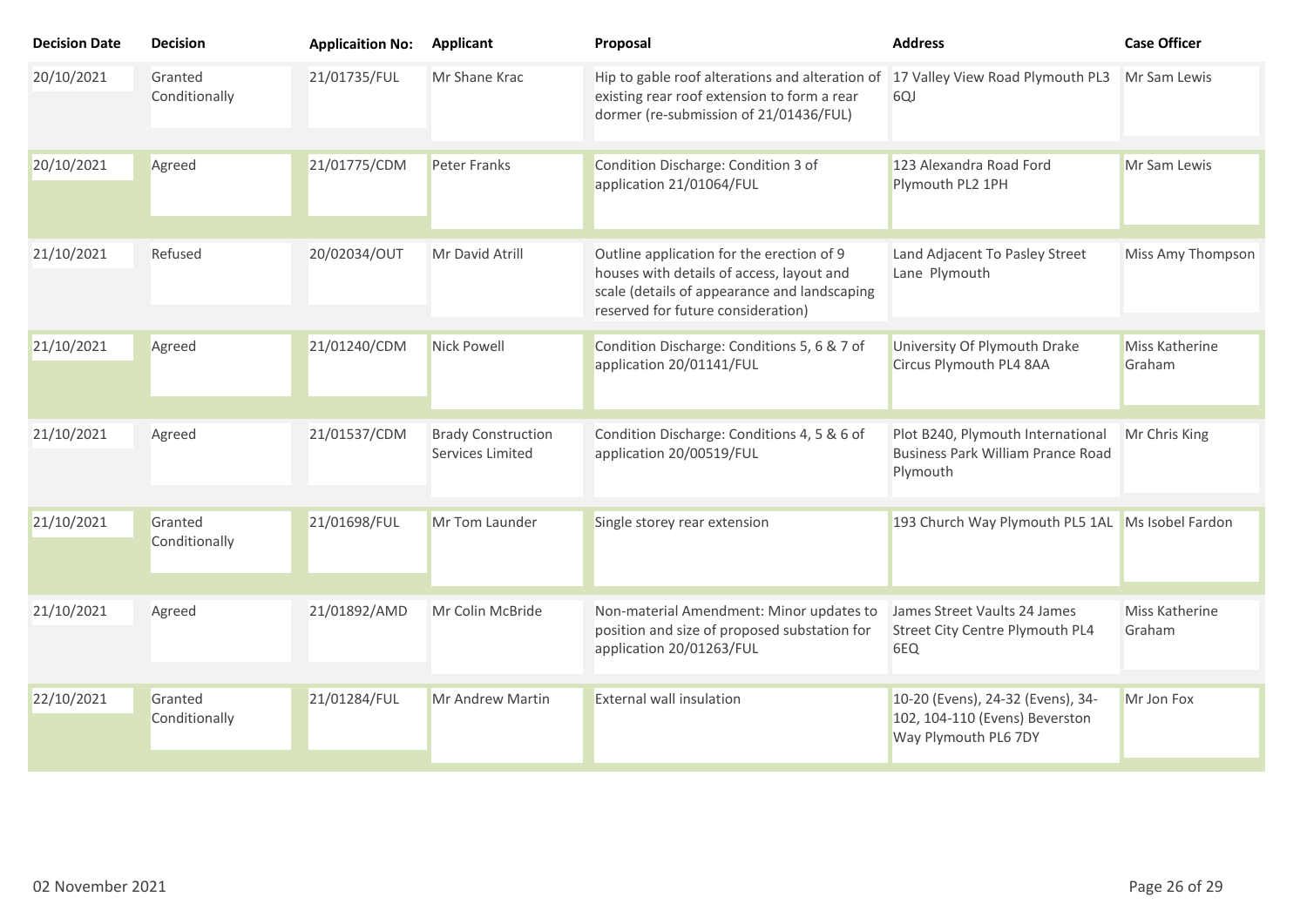| <b>Decision Date</b> | <b>Decision</b>          | <b>Applicaition No:</b> | <b>Applicant</b>            | Proposal                                                                                                                                                                                                                                                                                                                                                                                                                                                                                                                                                                                                                                                                                                                                | <b>Address</b>                                    | <b>Case Officer</b>  |
|----------------------|--------------------------|-------------------------|-----------------------------|-----------------------------------------------------------------------------------------------------------------------------------------------------------------------------------------------------------------------------------------------------------------------------------------------------------------------------------------------------------------------------------------------------------------------------------------------------------------------------------------------------------------------------------------------------------------------------------------------------------------------------------------------------------------------------------------------------------------------------------------|---------------------------------------------------|----------------------|
| 22/10/2021           | Granted<br>Conditionally | 21/01555/ADV            | Inns Of Cornwall &<br>Devon | 1x new set of marine grade built up stainless<br>steel face illuminated letters. 1x new set of<br>marine grade built up stainless steel face<br>illuminated letters. 1x new set of marine<br>grade built up stainless steel face illuminated<br>letters, 20mm perspex secondary text. 1x<br>new internally illuminated menu case with<br>marine grade aluminium bullnose header and<br>signwritten housename. 2x new double sided<br>printed banner signs to existing<br>posts/brackets. New linolites to illuminate. 1x<br>new signwritten housename to security<br>shutter casing over main entrance. 1x new<br>flat-fixed aerated banner sign on brackets. 1x<br>new internally illuminated menu case on new<br>double legged posts. | The Dome Hoe Road Plymouth<br>PL1 2NZ             | Ms Bethany German    |
| 22/10/2021           | Agreed                   | 21/01924/CDM            | Mr J Boston                 | Condition Discharge: Condition 2 of<br>application 20/01222/S73                                                                                                                                                                                                                                                                                                                                                                                                                                                                                                                                                                                                                                                                         | Bostons Boat Yard Baylys Road<br>Plymouth PL9 7NQ | Mr Alistair Wagstaff |
| 25/10/2021           | Granted<br>Conditionally | 21/01263/FUL            | Mr Roger Ball               | Raised platform and associated works to<br>provide external recreational area for patients Plymouth PL6 5AF                                                                                                                                                                                                                                                                                                                                                                                                                                                                                                                                                                                                                             | Glenbourne, Morlaix Drive                         | Mr Jon Fox           |
| 25/10/2021           | Granted<br>Conditionally | 21/01313/FUL            | Mr Philip Jailler           | Raised rear timber decking area with access<br>stairs to garden                                                                                                                                                                                                                                                                                                                                                                                                                                                                                                                                                                                                                                                                         | 77 Underlane Plymstock Plymouth<br>PL9 9LA        | Ms Bethany German    |
| 25/10/2021           | Granted<br>Conditionally | 21/01550/FUL            | Dr Neil Chauham             | Replace collapsed earth bank and upper rear<br>fencing and western side of boundary<br>(retrospective)                                                                                                                                                                                                                                                                                                                                                                                                                                                                                                                                                                                                                                  | 8 Wellspring Place Plymouth PL9<br>8GN            | Ms Bethany German    |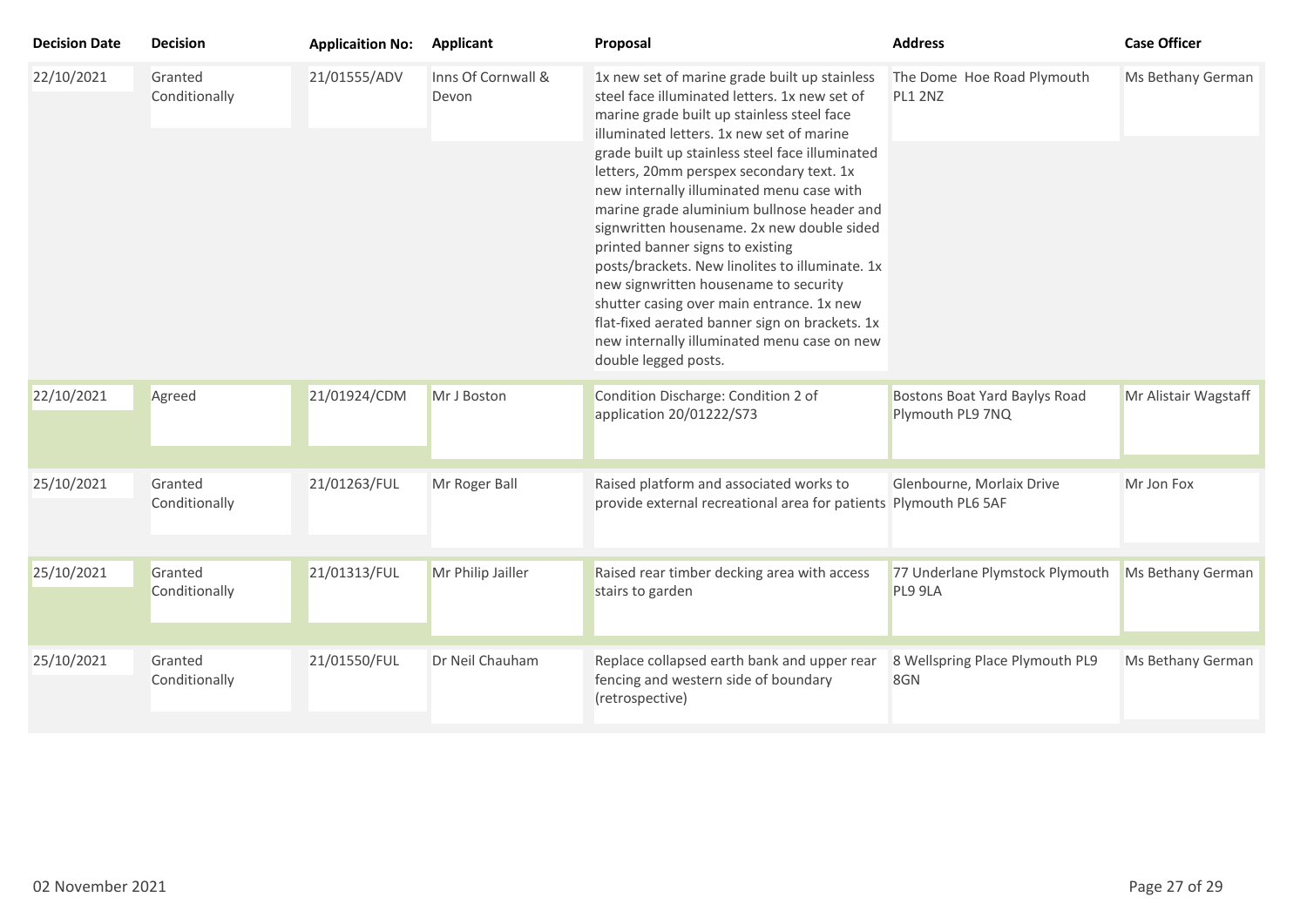| <b>Decision Date</b> | <b>Decision</b>          | <b>Applicaition No:</b> | <b>Applicant</b>      | Proposal                                                                                                                                                                                                                                                                                                                                                                                                               | <b>Address</b>                                    | <b>Case Officer</b>      |
|----------------------|--------------------------|-------------------------|-----------------------|------------------------------------------------------------------------------------------------------------------------------------------------------------------------------------------------------------------------------------------------------------------------------------------------------------------------------------------------------------------------------------------------------------------------|---------------------------------------------------|--------------------------|
| 25/10/2021           | Granted<br>Conditionally | 21/01605/TPO            | Mrs Sara MacDonald    | Lawson Cypress a) - Removal of lowest two<br>branches growing over the roof of 110<br>Looseleigh Lane back to the main trunk.<br>Lawson Cypress b) - cut back to trunk<br>(mostly dead on house side) Lawson<br>Cypress c) - Removal of dead trees/stem<br>within falling distance of 110 Looseleigh<br>Lane. Lawson Cypress d) and e) - Reduce<br>height on remaining southernly boughs by<br>2.5-3.0m for stability. | 110 Looseleigh Lane Plymouth PL6<br>5HH           | Mrs Jane Turner          |
| 25/10/2021           | Refused                  | 21/01606/TPO            | <b>Claire Symonds</b> | Poplar tree - fell due to tree leaning and roots Cunningham Road Tamerton Foliot Mrs Jane Turner<br>causing damage to private car park.                                                                                                                                                                                                                                                                                | Plymouth PL5 4PX                                  |                          |
| 25/10/2021           | Granted<br>Conditionally | 21/01614/FUL            | Rowley                | Two-storey front extension above existing<br>porch with front dormer and recessed<br>balcony, new side garage, part two<br>storey/part single storey rear extension and<br>loft conversion with rear dormer.                                                                                                                                                                                                           | 98 Green Park Road Plymouth PL9<br>9 <sub>u</sub> | Mr Mike Stone            |
| 25/10/2021           | Granted<br>Conditionally | 21/01627/TPO            | Mr Owen Hall          | Scots Pine (T1) - Dead wooding and 1.5m<br>reduction to the lowest lateral limb on the<br>southern side, growing over the rear of 14<br>Furzehatt Way to reduce weight on the limb<br>and stop falling deadwood. Scots Pine (T2) -<br>Dead wooding and 1.5m reduction to the 2<br>largest limbs growing over the rear of 12<br>Furzehatt Way to reduce weight and prevent<br>falling dead wood.                        | 3 Furzehatt Road Plymouth PL9<br>8QU              | Mr Chris Dawson          |
| 25/10/2021           | Granted<br>Conditionally | 21/01635/TPO            | Mr Brimacombe         | Sycamore (T1) - Re-Pollard to original pollard<br>points.                                                                                                                                                                                                                                                                                                                                                              | 25 Romilly Gardens Plymouth PL7<br>2FF            | <b>Emily Browne</b>      |
| 25/10/2021           | Granted<br>Conditionally | 21/01638/FUL            | Dr Penny Cooper       | Replacement windows and internal<br>alterations inc. demolition of external store                                                                                                                                                                                                                                                                                                                                      | 8 Beyrout Place Plymouth PL1 4QY                  | <b>Miss Emily Godwin</b> |